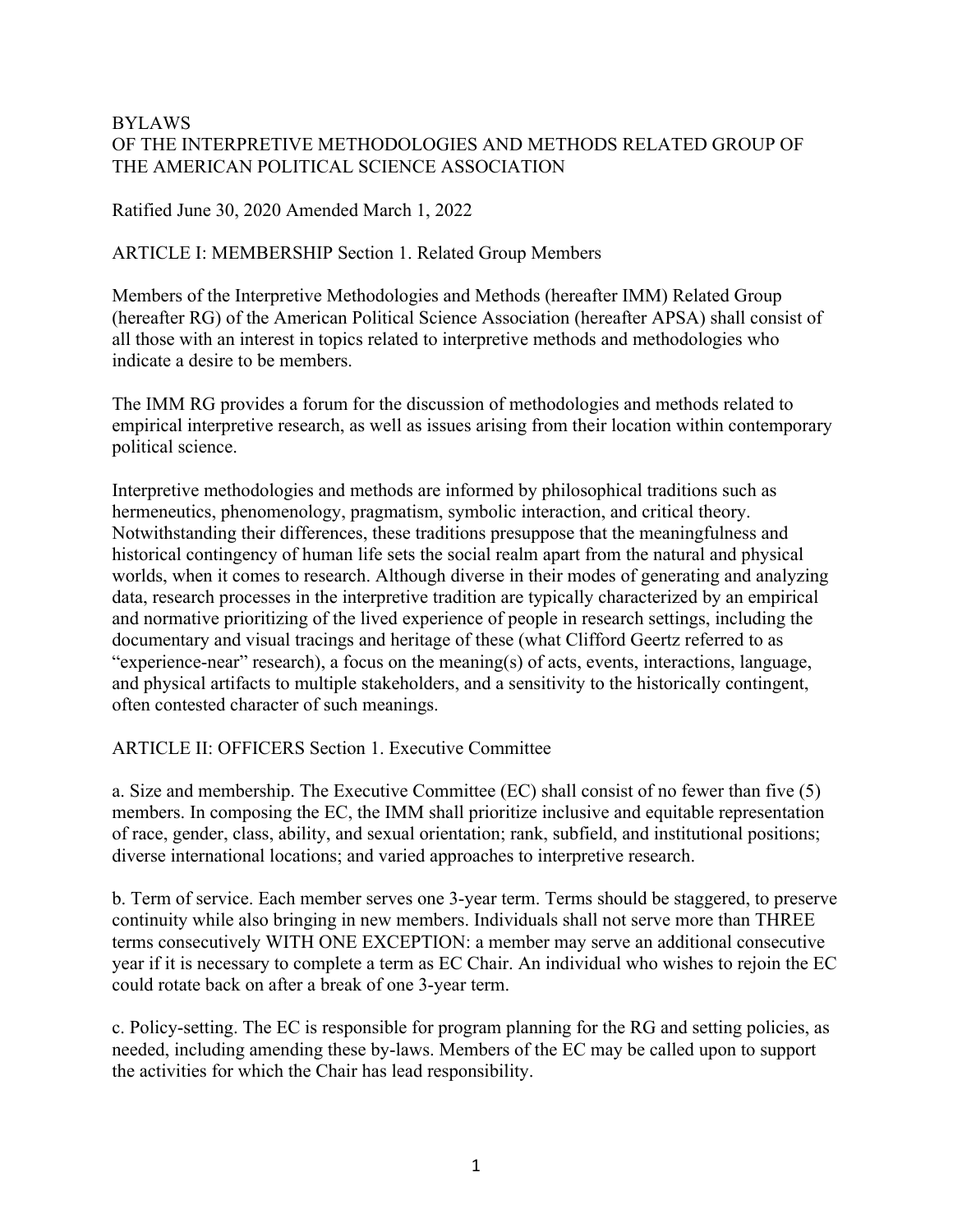f. Selecting new members. To recruit new members, outgoing members of the EC will identify potential candidates, making every effort to diversify the EC and IMM community as specified in Article II, Section 1(a). Vacancies shall also be announced to the entire IMM membership. Continuing Committee members are welcome to propose other candidates. Once a list of candidates is formed, the committee will decide (by majority vote if no consensus emerges) which candidates are suitable and in what order to approach them. The EC Chair (or their delegate) shall approach the candidates in the agreed upon order.

g. Timing of Rotation of EC Membership. The rotation of EC members shall take place at the time of the annual meeting of the American Political Science Association. The EC Chair should initiate the recruitment process several months earlier in order to leave sufficient time to identify, discuss, and approach suitable candidates.

Section 2. Executive Committee Chair

a. Selection. The Executive Committee (EC) will choose a Chair from among its members no later than the annual meeting of the American Political Science Association. EC members shall choose a chair from among themselves by a vote of the EC membership, requiring a simple majority quorum for voting and an affirmative vote by 2/3 of those voting.

b. Term of service. The term of the EC Chair is 2 years. There is no lifetime limit on the number of terms an individual may serve as EC Chair.

c. Responsibilities. The EC Chair provides continuity with respect to the purpose and workings of the RG and manages the operations of the EC. The EC Chair, either directly or by delegation to others, shall:

- • liaise with APSA
- • manage the selection of the Program Chair
- • manage the selection of Award Committee members and chairs
- • collaborate with the Program Chair on conference-related activities
- • collaborate with the three Award Committees, collecting information from the Award

Committee chairs about awardees and coordinating notification of the winners with the

Award Committee chairs

• Maintain and keep updated the list of current service roles for the RG (Appendix  $6$ ).

Contact with Program Chair designate: After the EC suggests possible new Program Chairs and the order in which they should be contacted, the EC Chair contacts them, in sequence, with an invitation.

Announcing incoming Program Chair: After a new Program Chair agrees to serve, the EC Chair notifies the EC, lets APSA know, and posts an announcement to the IMM RG APSA Connect webpage.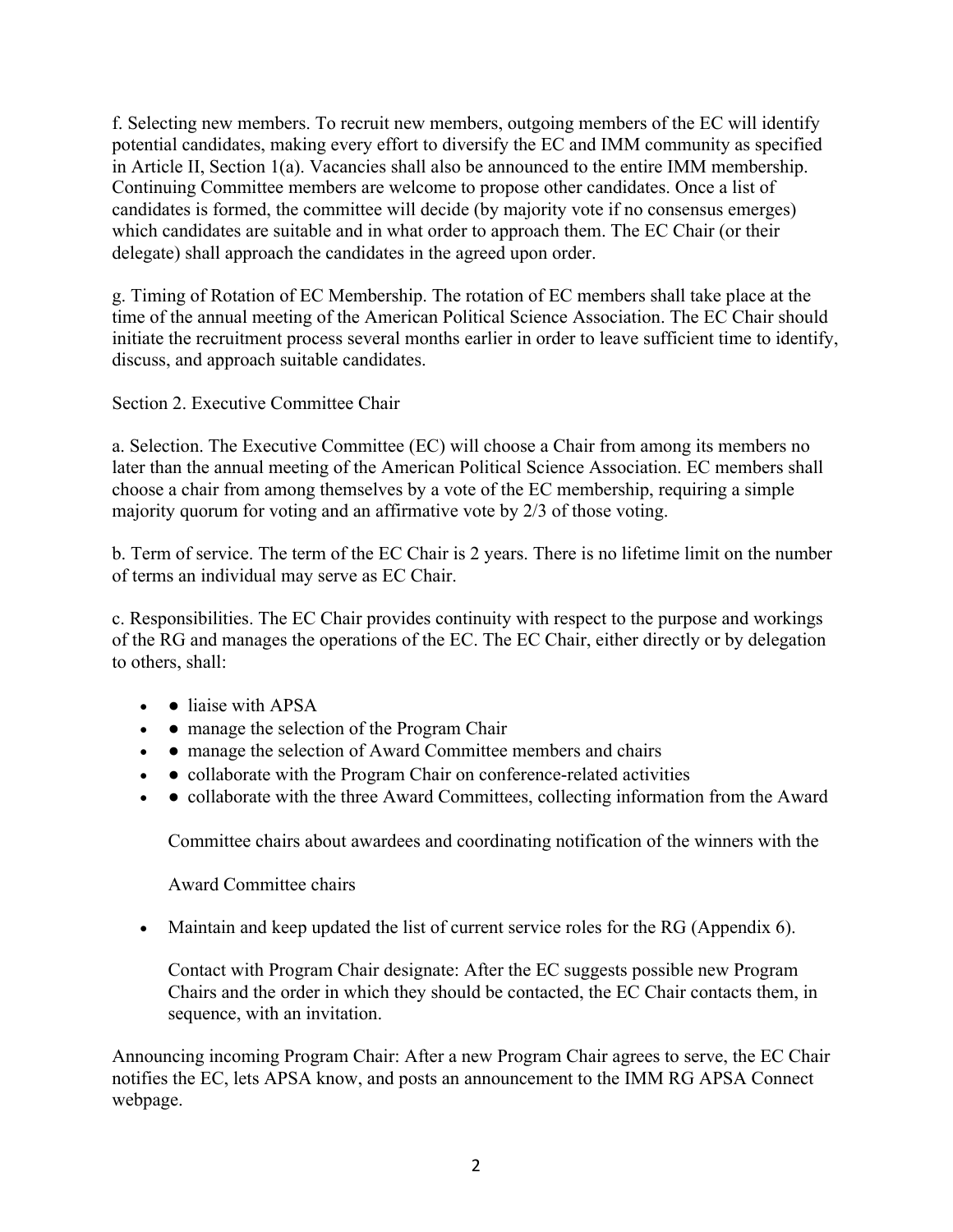Coordinating the new Call for Papers and its posting at APSA: The EC chair shall provide the incoming Program Chair with a copy of the previous year's Call for Papers, if they desire. The incoming Program Chair submits the (revised) copy to APSA by the deadline. Both the EC Chair and Program Chair shall check the APSA RG page to make sure that the information has been updated, and if not, to contact the conference staff person for follow-up.

Designating and staffing the Award Committees: The EC chair or an EC member delegated by the EC chair contacts prospective Award Committee members to invite them to serve, including asking one in each one in each group to serve as chair.

Award Calls for Nomination: The EC chair posts the Calls for Nominations for each Award and contacts prospective presses. Later, they also prepare the certificates for each award winner or delegate that task to any Award Committee chair or to a member of the EC who can produce attractive certificates.

d. Removal of Chair. The chair may be removed by a signed petition of 2/3 of the full EC membership.

Section 3. Program Chair a. Selection. The Program Chair is invited by the EC serving as the Nominating Committee.

b. Term of service. The Program Chair serves for one APSA "conference year," that is, from the summer before the Annual Meeting to the following summer. There is intentional overlap each year for a "hand off" from one chair to the successor.

#### c. Responsibilities

### *Before the APSA Annual Meeting*

The Program Chair drafts the Call for Papers. For a sample Call for Papers, see Appendix 1. The deadline for submissions shall be the same as for the APSA Annual Meeting. The process for submission shall be the same as used for APSA Organized Sections. The Program Chair shall announce the Call for Papers.

The Program Chair shall review submissions and compose the designated number of panels. The Program Chair should seek to leverage more panels by cosponsoring with other sections wherever feasible. Cosponsoring gives the RG more visibility on the program.

The **Methods Café** is also sponsored by IMM, with QMMR. Organized and run by a subcommittee of two scholars (who need not be members of the IMM EC), the Methods Café does not count against the panel allocation. The Program Chair should reach out to the the QMMR Program Chair to be reminded and asked to cosponsor it. The IMM RG Program Chair coordinates administrative aspects of this process.

The Program Chair shall put in the request for a business meeting time slot and, if the Group has available funds, for a reception.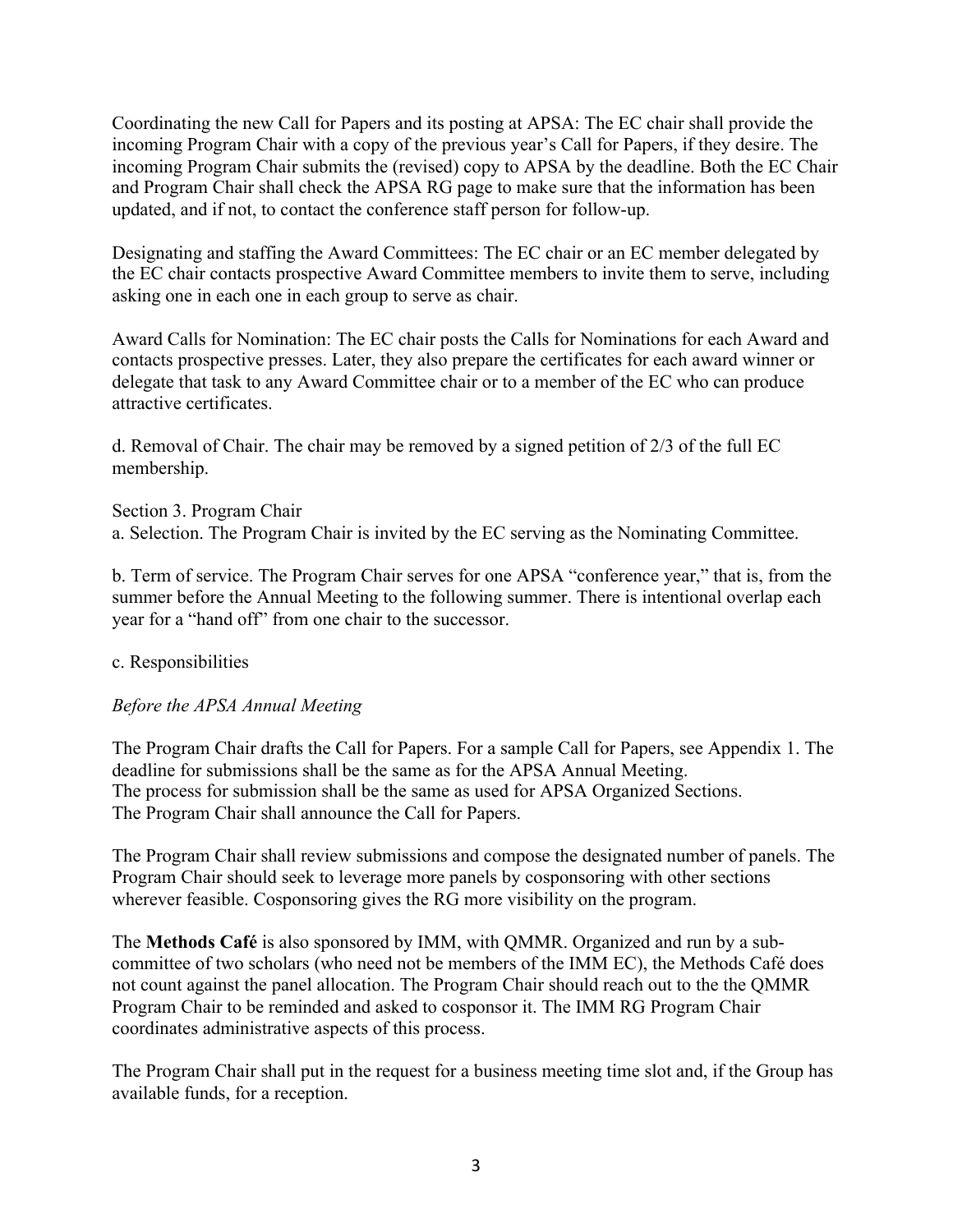The Program Chair shall check the APSA Annual Meeting online program for accuracy and work out corrections, as needed, with APSA conference staff.

The Program Chair shall announce the business meeting and panels via the I&M listserv [see Section IV(2)] and the APSA Connect page.

The RG may also sponsor **Short Courses** and/or **Working Groups**. The Program Chair, working with the organizers of those activities, might include notice of these along with the panels.

The Program Chair shall plan the business meeting: putting together the agenda [for a sample agenda see Appendix 2, as well as other posted at the APSA Connect webpage for the IMM RG]; posting the agenda on the APSA Connect page and to the I&M listserv; making copies of the agenda to hand out at the meeting; lining up someone to take notes/minutes.

The Program Chair is expected to take concrete steps to publicize IMM panels and encourage attendance at the panels.

### *At the annual meeting*

The Program Chair hands out the agenda and presides at the business meeting.

The Program Chair makes sure someone takes notes (minutes).

### *After the annual meeting*

The Program Chair posts the minutes on the APSA Connect page, along with the Award announcements.

Section 4. Award Committees and Chairs For descriptions of awards and nomination procedures, see Article III.

Membership and term of service

Award Committees shall consist of three members, selected by the EC Chair or the EC Chair's delegate in collaboration with the EC. The terms of service on Award Committees is one year.

The EC serves as the Award Committee for the Grain of Sand Award; the EC Chair serves as Chair of the Grain of Sand Award Committee.

Notifying award winners: The chair of each Award Committee should notify the relevant EC member (designated by the EC Chair to oversee the award) of the award winners and honorable mention recipients, if any. The Chair-designated EC member will then notify the winner, copying the EC Chair on the notifications, and send a separate group notification to the EC as a whole.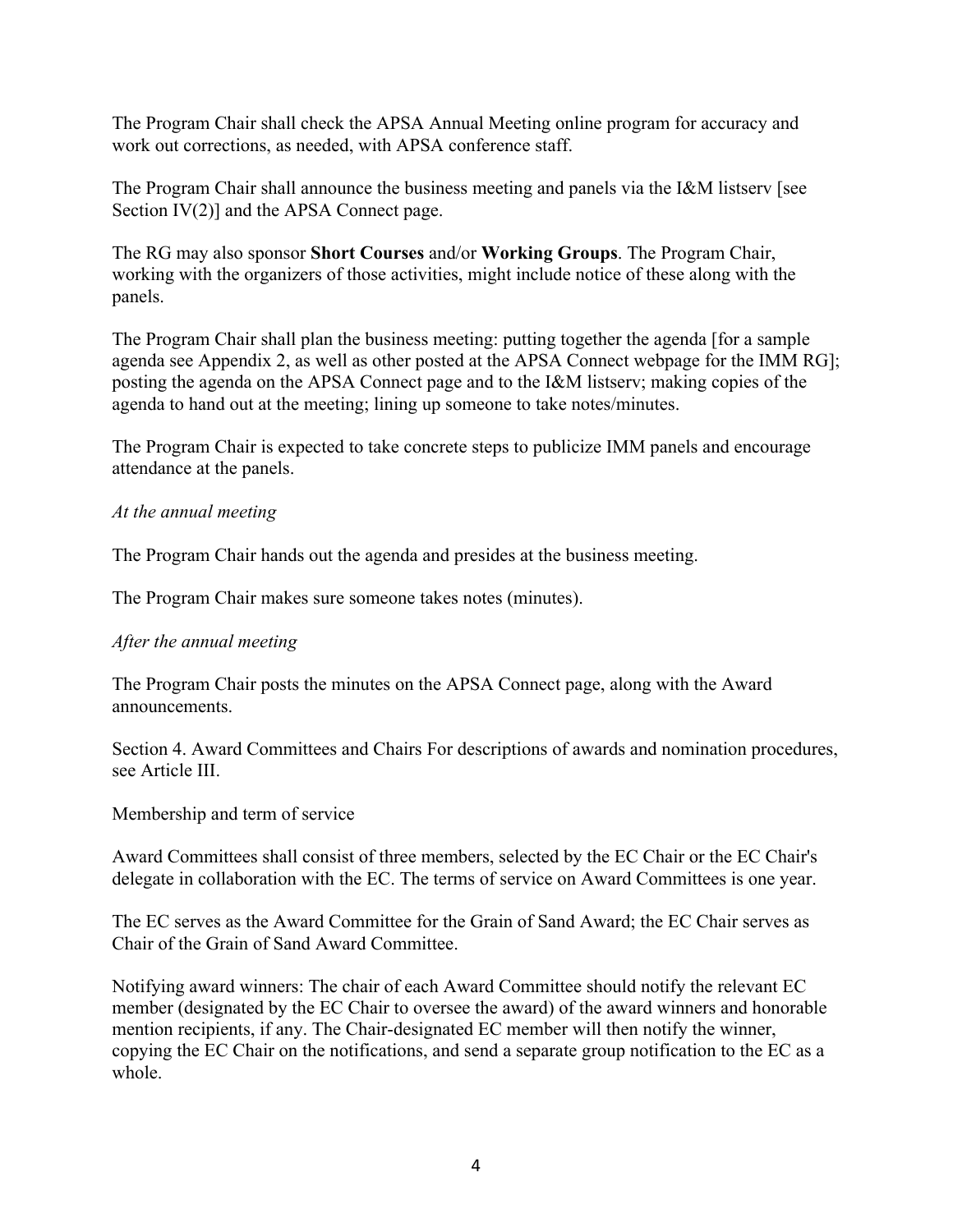Preparing and presenting citations: Each Award Committee is charged with preparing a citation explaining the selection of the award winner; the Award Committee chair may take responsibility for drafting it. The Award Committee chair shall email the citation to the EC chair prior to the APSA meeting, who will post it to the APSA Connect page. The Award Committee chair should also be present at the Business Meeting at APSA to present the award, or arrange for another member of the Award Committee to do so. In the event that no Award Committee member can attend the meeting, the award will be presented by the EC chair or a designated representative.

Certificates: The EC Chair arranges (or delegates the production of) all three award certificates, ensuring some overall similarity across them each year.

ARTICLE III: AWARDS Section 1. Hayward Alker Student Paper Award

Papers are to be submitted to the chair, who circulates them to the other two members. This is to facilitate record-keeping and make sure that all members have all the papers.

The academic year for this award is defined as September 15, YEAR 1 to September 14 YEAR 2, to accommodate papers presented at the large ECPR conference that has usually immediately followed APSA. This is for an award to be given in YEAR 3. So, for an award to be given at the 2011 meeting, papers presented in AY 2009-2010 [from September 15, 2009 to September 14, 2010] are eligible.

Deadline for submission: January 31 of the award year. The Award Committee may push back the deadline so long as it leaves itself sufficient time to select the winner on schedule.

The award committee's decision should be made no later than May and the chair of the committee should notify the winner and honorable mentions (if any), to give people sufficient time to make plans to attend APSA to receive their award.

For a sample text of Call for Nominations, see Appendix 3. For a sample text of a recent citation of a winning paper, see Appendix 4.

Section 2. Charles Taylor Book Award

Books should be submitted directly to each committee member.

Chair will circulate a list of books received to the other 2 members, just after the deadline, to make sure that all members have received all the books.

The year of copyright, as printed on the copyright page of the book, is considered to be the year of publication, even when the book appears a month or so before the copyright year. [Publishers sometimes give a November or December book a copyright of the subsequent year. For the purpose of this award, it is the published copyright year that determines the year of eligibility]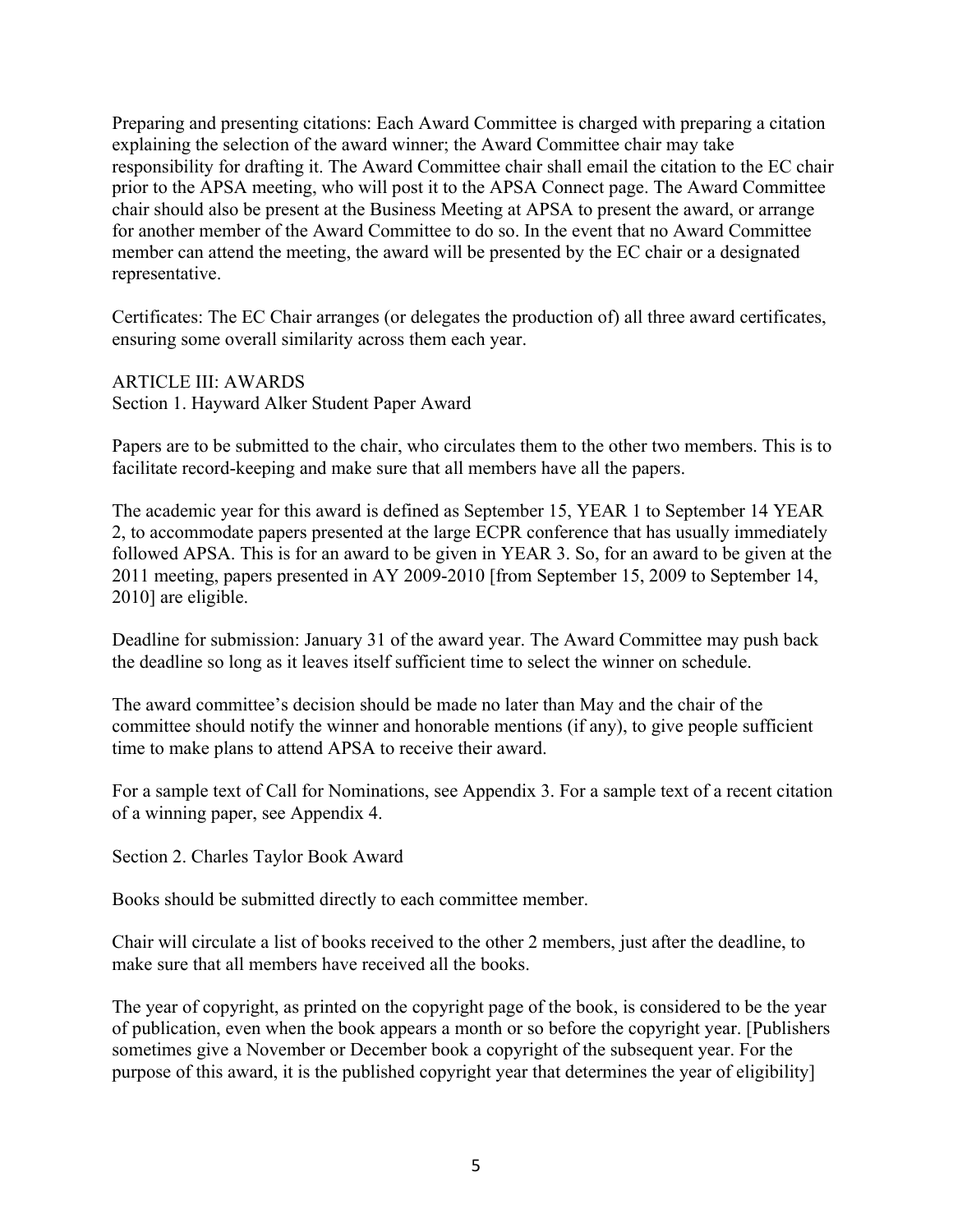Deadline for submission: January 31 of the award year. The Award Committee may push back the deadline so long as it leaves itself sufficient time to select the winner on schedule.

The decision should be made no later than May and the chair of the award committee should notify the winner and honorable mentions (if any), to give people sufficient time to make plans to attend APSA to receive their award.

For a sample text of a recent Call for Nominations, see Appendix 3. For a sample text of a recent award citation, see Appendix 4.

Section 3. Grain of Sand Award The Grain of Sand award recipient is selected by the EC.

The EC Chair is responsible for receiving and circulating nominations and/or generating ideas for discussion within the Committee.

The EC Chair notifies the recipient—this should be done by May of the award year, to enable travel plans.

The EC Chair arranges (or delegates the production of) the award, which has been a fossil of some sort [trilobyte; seashell] with stand, and the plaque engraved with the RG's name, the Award name and year, and the winner's name.

The Award call each year should include the text of the poems for which it is named: William Blake's "Auguries of Innocence" and Wisława Szymborska's "View with a Grain of Sand." These poems are contained in Appendix 5.

For a sample text of a recent Call for Nominations, see Appendix 3. Section 4. Lee Ann Fujii Award for Innovation in the Interpretive Study of Political Violence

The award shall be made every other year and presented at the APSA Annual Meeting, during the business meeting or reception of the IMM CG.

The nominated work should have been published during the two calendar years prior to the year of the APSA meeting at which the award would be presented (i.e., 2019-2020 for the 2021 award). In the case of a journal article, eligibility is determined by the date of initial publication (being the date of the journal issue in which the article appears, not the "online first" date). In the case of a book chapter, eligibility is based on the hardcover version of the book's copyright date. If there is no hardcover version of the book, then eligibility is based on the softcover copyright date). The Award Committee is not obligated to make an award in any given round.

A statement should be submitted to the Award Committee chair along with the submitted work explaining how it fits the domain of the award. One copy of a nominated book should be posted to each member of the Award Committee; one copy of a book chapter or article should either be posted or emailed (in .pdf format) to each committee member.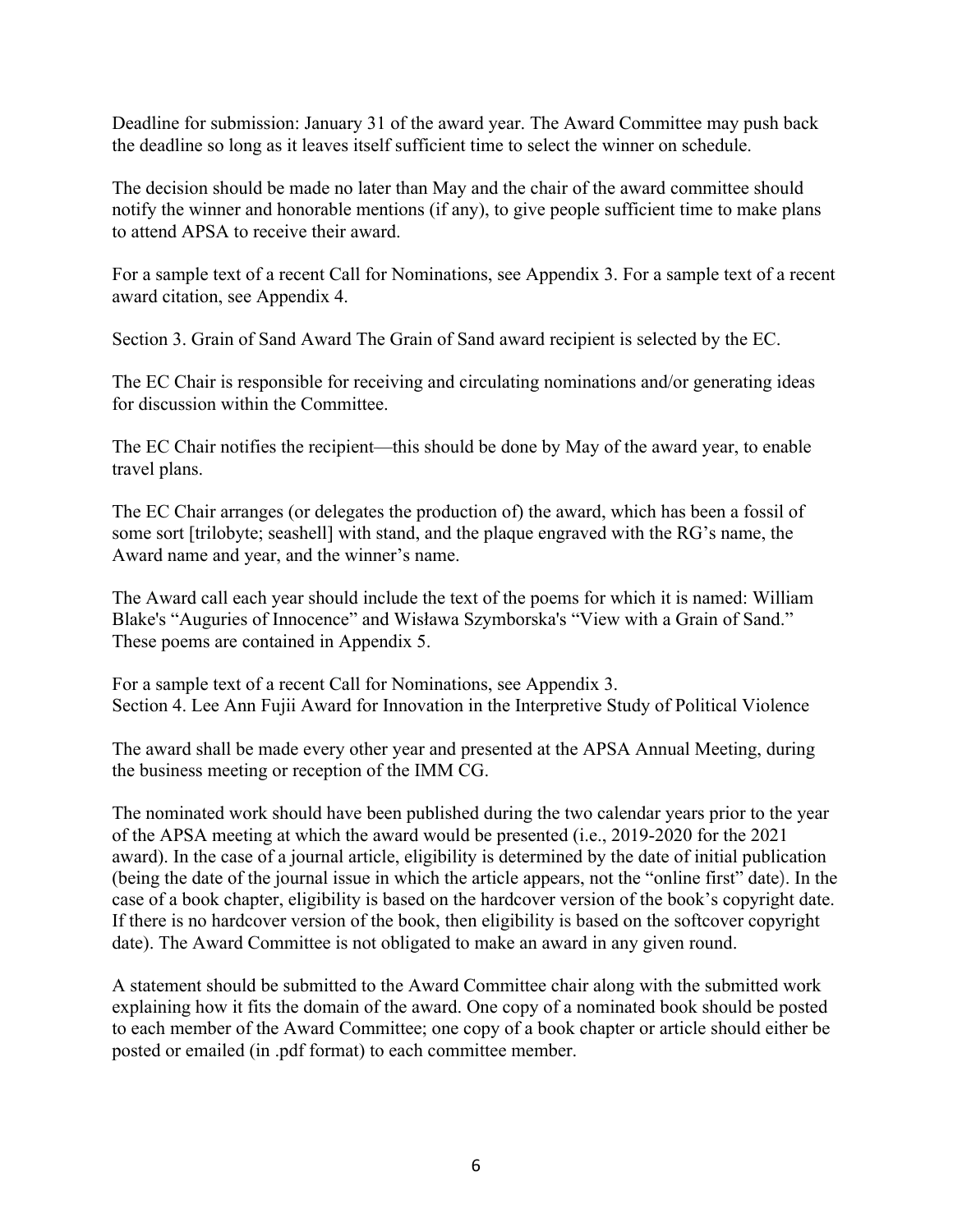For a sample text of a recent Call for Nominations, see Appendix 3. For a sample text of a recent citation of a winning work, see Appendix 4.

ARTICLE IV. MODES OF COMMUNICATION

Section 1. APSA-Connect

The general membership page at APSA-Connect is the group's archive and resource page. It has business meeting agendas and minutes, Calls for Papers, and award announcements. It also has a space for syllabi and working papers.

https://connect.apsanet.org/interpretationandmethod/

The EC may elect to use email as a primary mode of communication. Section 2. Interpretation and Methods listserv

The I&M listserv may serve as a main avenue for communication. Emails are archived.

To subscribe:

http://lists.digital-discourse.org/listinfo.cgi/interpretationandmethods-digital- discourse.org

### ARTICLE V: IMPLEMENTATION AND AMENDMENT OF THE BYLAWS Section 1. Implementation

These bylaws shall be made available on the RG website and through APSA Connect. The bylaws shall become effective upon approval of a simple majority of the Executive Committee as constituted at the time of ratification.

#### Section 2. Amendment

Amendments to the bylaws may be proposed by any current member of IMM. Amendments must be proposed and submitted to the EC in writing, and the EC chair shall circulate proposed amendments ideally for a minimum of 2 weeks amongst EC members. Amendments shall normally be Amendments shall normally be voted upon at an EC meeting to be held close in time to the annual business meeting. If an amendment is deemed urgent, at the prerogative of the Chair, the Chair may call a separate meeting with reasonable notice.

Passage of any amendment to the bylaws shall require a simple majority of EC members to be in attendance, and a 2/3 affirmative vote among those present. Any EC member can submit written feedback on proposed amendments, which shall be shared by the Chair amongst the EC in advance of a meeting on the proposed amendment. Electronic polling shall not be permitted for amendments to the bylaws.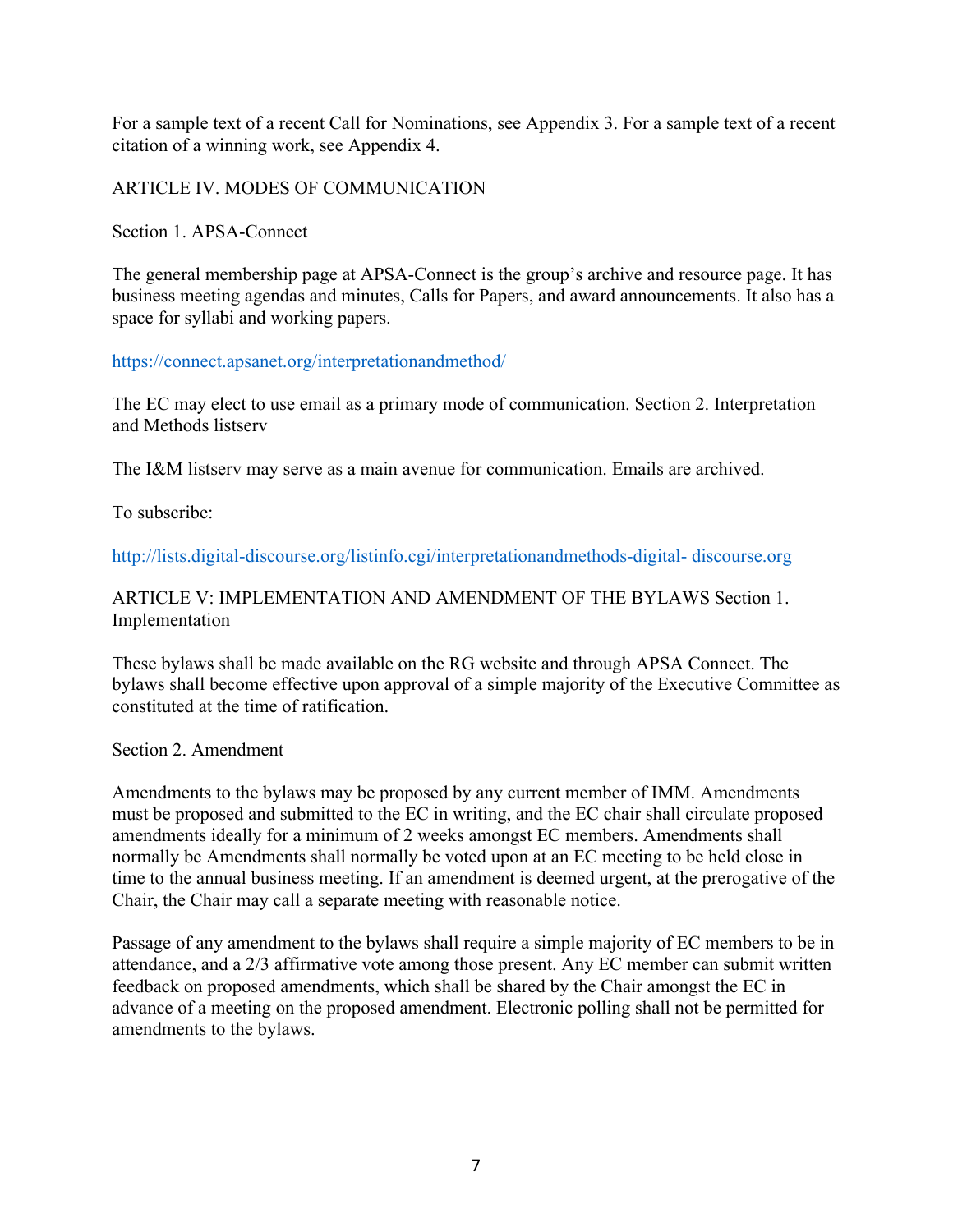#### APPENDIX 1: SAMPLE CALL FOR PAPERS

#### **Interpretive Methodologies and Methods Conference Group**

#### **Call for Papers APSA 2013**

### **2013 Program Chair: Fred Schaffer, University of Massachusetts, Amherst; schaffer@polsci.umass.edu**

This Conference-related Group provides a forum for the discussion of methodologies and methods related to empirical interpretive research, as well as issues arising from their location within contemporary political science.

Interpretive methodologies and methods are informed by philosophical traditions such as hermeneutics, phenomenology, pragmatism, symbolic interaction, and critical theory. Notwithstanding their differences, these traditions presuppose that the meaningfulness and historical contingency of human life sets the social realm apart from nature. Although diverse in their modes of accessing and analyzing data, research processes in the interpretive tradition are typically characterized by an empirical and normative prioritizing of the lived experience of people in research settings, including the documentary and visual tracings and heritage of these (what Clifford Geertz referred to as "experience-near" research), a focus on the meaning(s) of acts, events, interactions, language, and physical artifacts to multiple stakeholders, and a sensitivity to the historically-contingent, often-contested character of such meanings. We call for papers, panel, and roundtable proposals that explore interpretive methodological issues or that apply interpretive methods (e.g., political ethnography, ethnomethodology, discourse analysis) in ways that demonstrate their "comparative advantage" for empirical research across the subfields of political science. Proposals that reflect on how political science itself is situated in the webs of meaning and historical context that it studies will be especially welcome.

Deadline: the APSA deadline for all conference submissions [date in December 2012 TBA]. Submissions: via the APSA conference portal at www.apsanet.org [follow Conferences > Annual Meeting > Call for Proposals > Related Group Contact Information > Interpretive Methodologies and Methods].

Inquiries to the Program Chair.

Posted also to: IMM RG page at APSA Connect –

http://community.apsanet.org/APSANET/Directory/CommunityDetails/?CommunityKey=2d63f e2c-d008-4f65-9e26-99781fb0b047

and the Interpretation and Methods listserv – http://listserv.cddc.vt.edu/mailman/listinfo/interpretationandmethods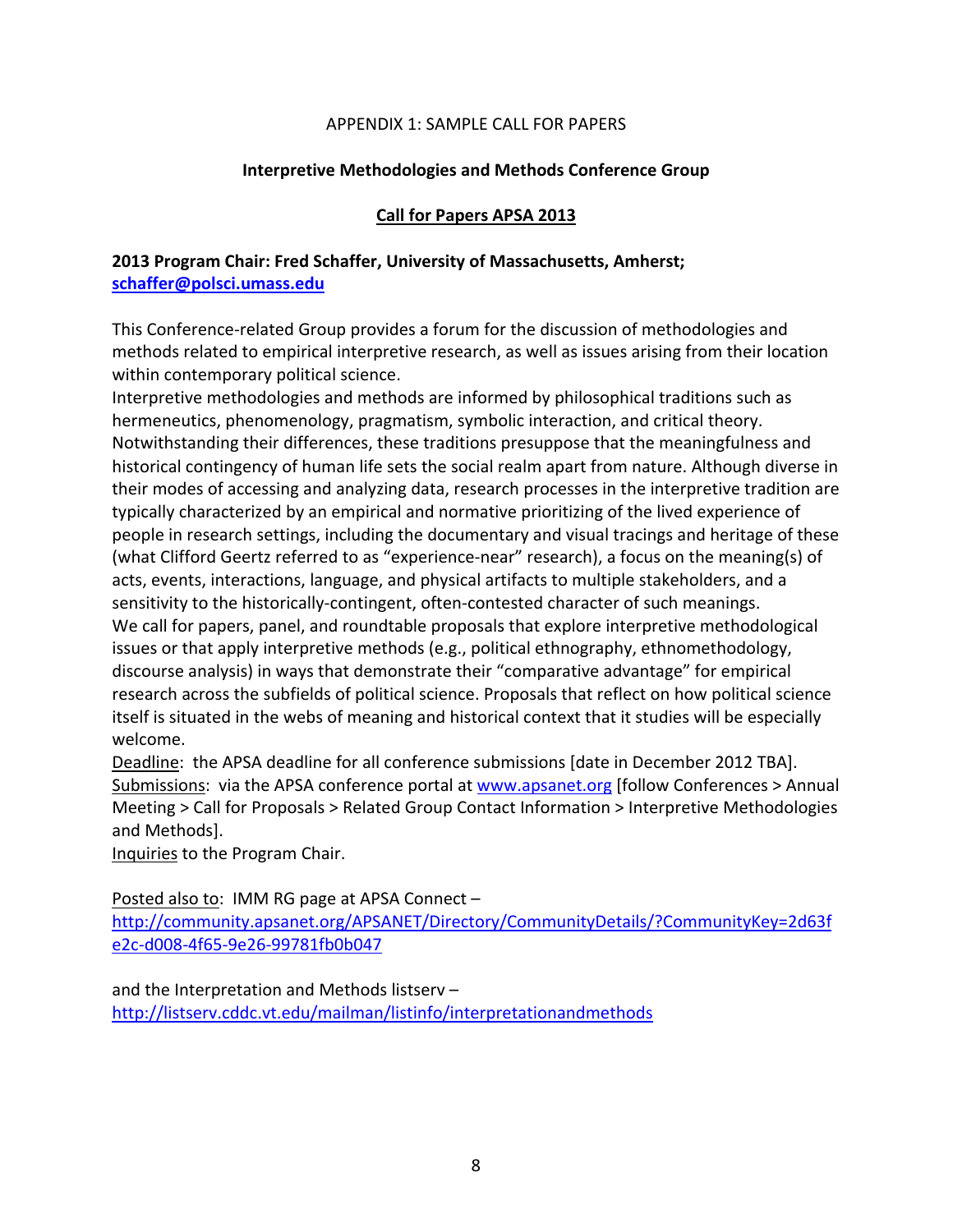#### APPENDIX 2. SAMPLE BUSINESS MEETING AGENDA

#### **Interpretive Methodologies and Methods Conference Group Business Meeting 2013** Palmer House, Salon 6 Friday, August 30, 12.15-1.15

#### **Agenda**

1. Report from this year's program chair: Fred Schaffer, University of Massachusetts [Note: This report includes such things as # of proposals submitted; # accepted; thanks to cosponsors…]

2. Report on Short Course 'The Methods Studio—an Advanced Workshop in Interpretive Methods': Lee Ann Fujii

#### 3. Award presentations

Hayward Alker best paper award [presented by Renee Cramer, for the committee]

To **Devorah Manekin**, UCLA; for "Collecting sensitive data: On the challenges of studying violence in conflict"; presented at the 2011 APSA Annual Meeting (Seattle); nominated by Dvora Yanow, Wageningen University.

Award Committee: Rich Holtzman, Bryant College, chair; Brent Steele, University of Kansas, Renee Cramer, Drake University

Charles Taylor book award [presented by Anne Norton, committee chair]

To **Sharon Sliwinski**, University of Western Ontario, for *Human Rights in Camera* (University of Chicago Press, 2011)

Honorable mentions to:

**Daniel J. Levine**, University of Alabama: *Recovering International Relations: The Promise of Sustainable Critique* (Oxford University Press, 2012)

**Timothy Pachirat**, New School: *Every Twelve Seconds: Industrialized Slaughter and the Politics of Sight* (Yale University Press, 2011)

Award Committee: Anne Norton, University of Pennsylvania, chair; Raymond Duvall, University of Minnesota, Vicky Hattam, New School

Grain of Sand award [presented by Dvora Yanow, committee chair]

To **James C. Scott**, Yale University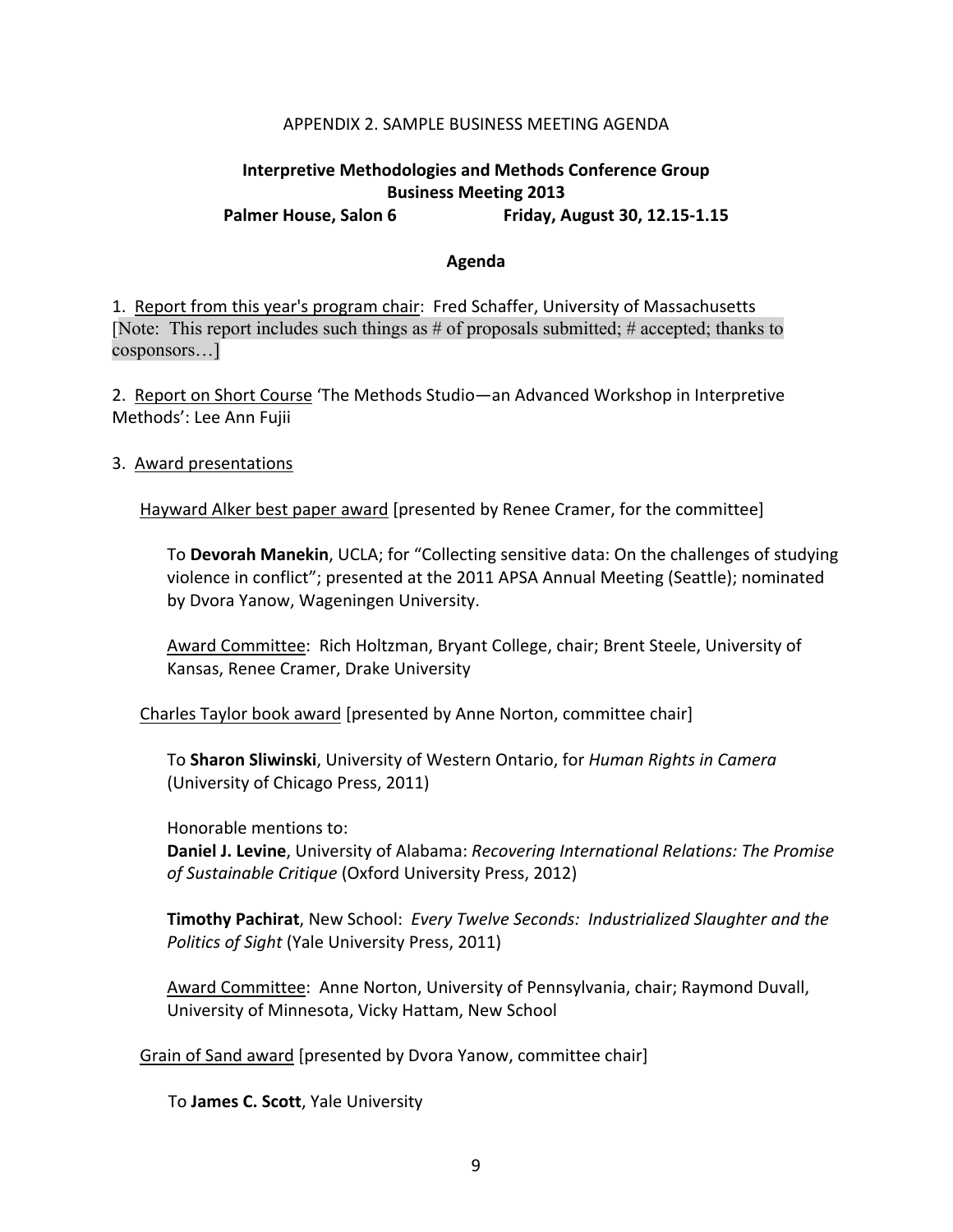Award Committee: Patrick Jackson, American University; Cecelia Lynch, UC Irvine; Julie Novkov, SUNY Albany; Ido Oren, University of Florida; Timothy Pachirat, New School for Social Research; Peregrine Schwartz-Shea, University of Utah; Dvora Yanow, Wageningen University, chair

Jim will present some remarks.

4. Introducing next year's program chair and the Call for Papers: Rich Holtzman, Bryant College [DY]

- 5. Members' announcements
	- forthcoming publications (books, articles) and publishing opportunities (CfPs, etc.): - Patrick Jackson, new book series

- RSIM [Routledge Series on Interpretive Methods]: 2<sup>nd</sup> volume due this Fall— Cecelia Lynch, *Interpreting International Politics*; volumes on concepts [Fred Schaffer], narrative [Shaul Shenhav], ethnography [Tim Pachirat], and interviewing [Lee Ann Fujii] due out 2014; *The Weber you thought you knew* [Patrick Jackson], 2015 [Dvora/Peri]

- *Interpretation and Methods*, 2nd edition [ME Sharpe, OUT!] [Peri/Dvora] - other

### **Please let your publisher know about the Charles Taylor Book Award.**

- Job searches coming up: who has one? Who wants one?
- Symposium on 'IRB policy and political science field research' UU, March 2014 [Dvora/Peri]
- dues/donations: working on nonprofit status for bank account [Dvora]
- webpage: Tim Luke offered to help develop it; host VPI; in progress [Dvora]
- 6. Other business

====================

**FYI:** Resources for interpretive researchers

# **Interpretive Methodologies and Methods (IMM) Conference-Related Group @ APSA**

APSA Connect Page [APSA membership not required, but registration required]: http://community.apsanet.org/Communities1/ViewCommunities/GroupDetails/?CommunityKe y=2d63fe2c-d008-4f65-9e26-99781fb0b047 OR via www.apsanet.org

### **Interpretation and Methods (I&M) listserve**

Irregularly active; venue for posting questions, inviting discussion, exchanging information about workshops, conferences, publications, etc.

**http://malagigi.cddc.vt.edu/mailman/listinfo/interpretationandmethods**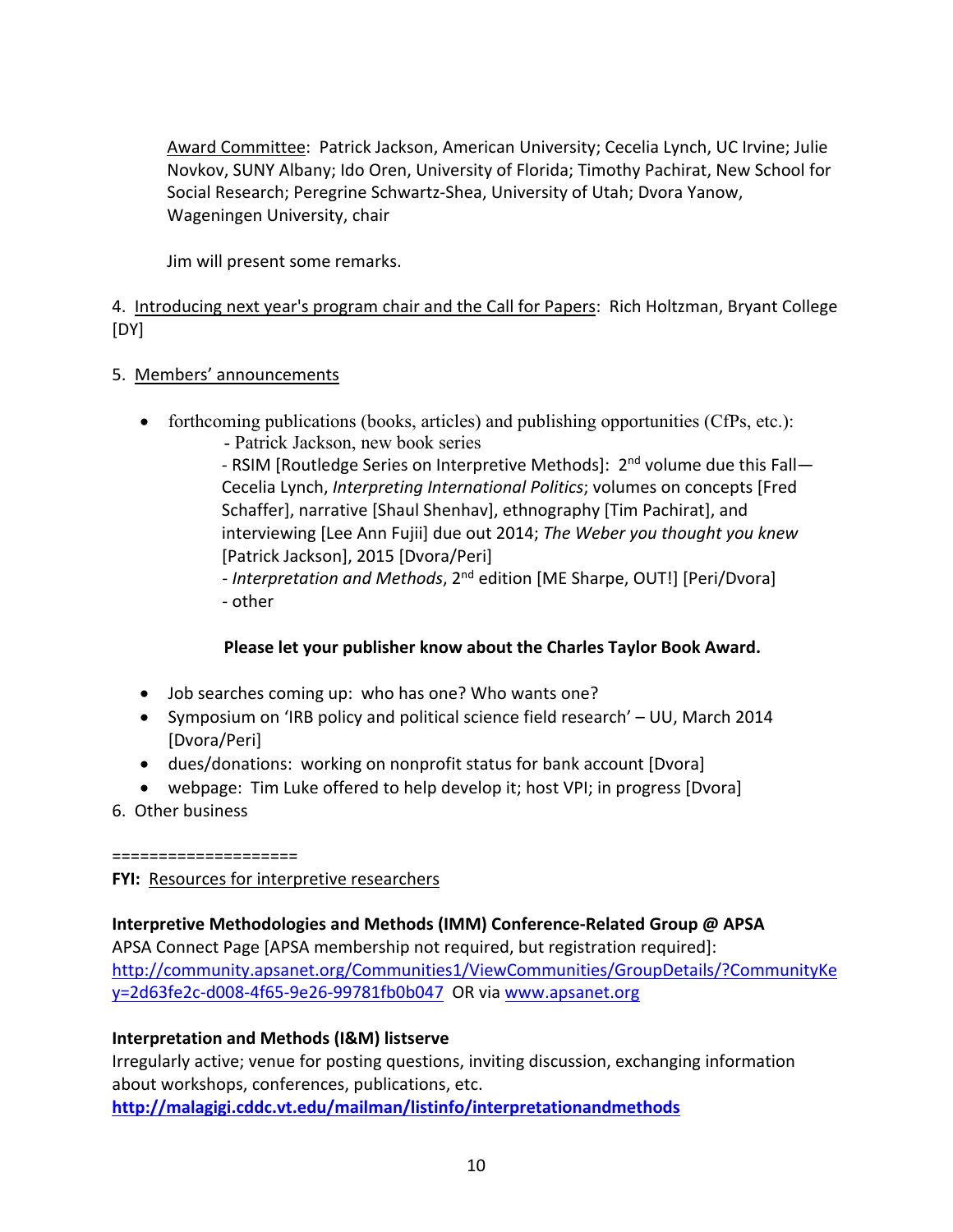### **Interpretation and Method Section @ WPSA** http://wpsa.research.pdx.edu

CfP deadline: September 16, 2014 2014 Program Chair: Amy Cabrera Rasmussen, California State University, Long Beach Wednesday afternoon discussion group: 2014 co-organizers—Amy Cabrera Rasmussen, CSU Long Beach and Betsy Super, APSA

#### **Interpretive Policy Analysis Conference**

The 9<sup>th</sup> conference will take place July 3-5, 2014 in Wageningen [Netherlands]. http://www.ipa2014.nl/ Related journal: *Critical Policy Studies* http://www.tandf.co.uk/journals/journal.asp?issn=1946-0171&linktype=1

## **National Science Foundation Workshop on Interpretive Methodologies in Political Science**

Held September 1-2, 2009), the web page remains active for an undefined period of time, with bibliographic and other material. **http://www.ipia.utah.edu/imps/**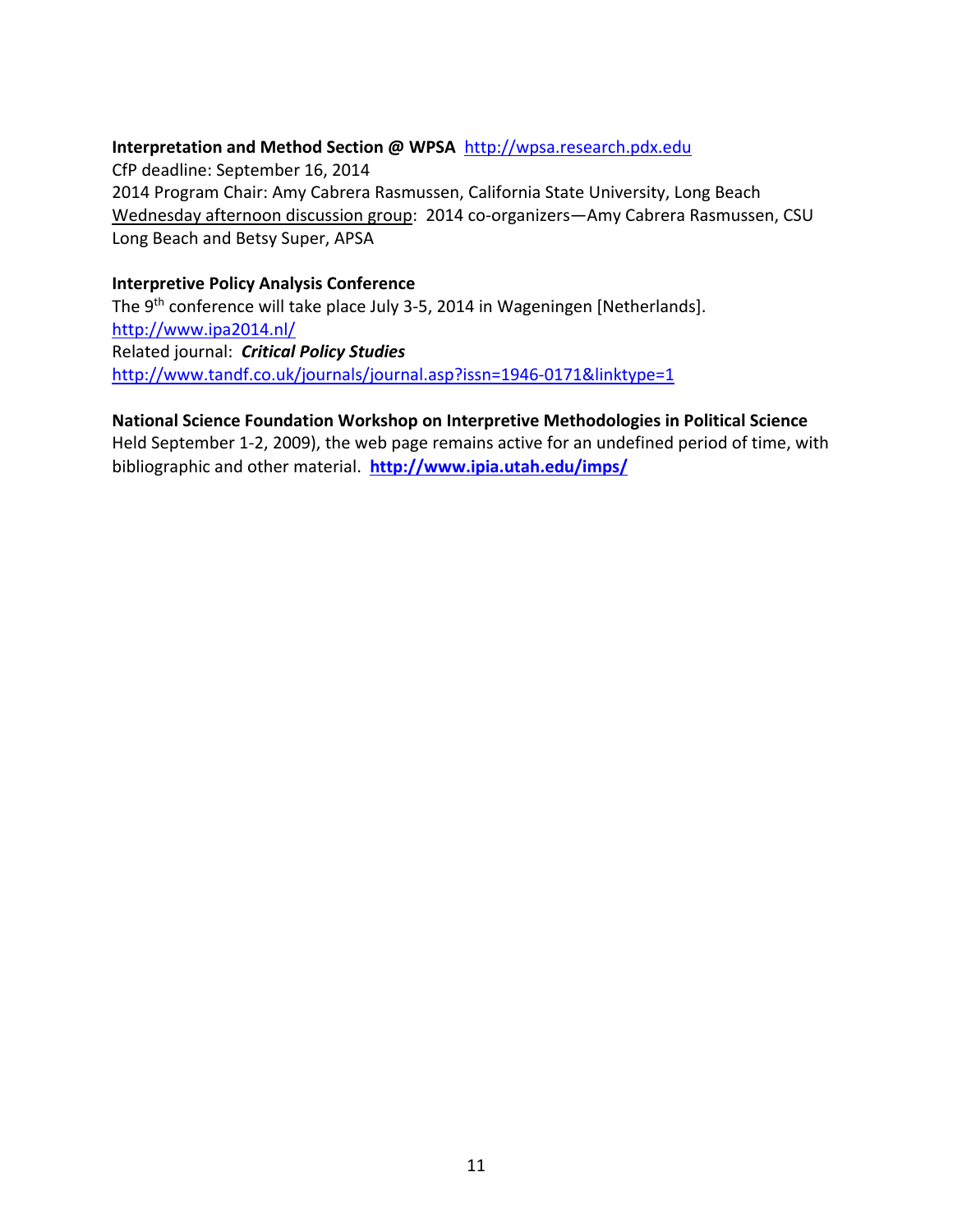#### APPENDIX 3. SAMPLE CALLS FOR AWARD NOMINATIONS

#### **The Hayward R. Alker Student Paper Award 2013**

The Interpretive Methodologies and Methods Conference Group of the APSA invites nominations for the Hayward R. Alker award to recognize the conference paper by a Ph.D. student that best demonstrates the uses of interpretive methodologies and methods for the study of the political.

This award is named to honor the memory of Hayward R. Alker, John A. McCone Chair in International Security at the School of International Relations, University of Southern California, and former President of the International Studies Association, who passed away on August 24, 2007. From his humanistic critique of mainstream political science, to the role he played in the development and promotion of interdisciplinary, historically grounded, linguistically and hermeneutically-informed approaches to political science, Hayward Alker was a tireless champion of interpretive methodologies. His commitment to nurturing and encouraging graduate students and young scholars makes this award a doubly appropriate way to honor his contributions.

The award will be given to a paper studying any aspect of political life that either engages interpretive methodological issues or that reports the results of empirical research conducted using interpretive research methods. Usually, the award is intended to cover papers presented at a conference within the academic year preceding the academic year of the submission deadline and award. (For the purpose of this award, we will consider the academic year of eligibility as running from September 15 to September 14 of the year preceding the award year.) However, because no papers were considered for the 2012 award, the 2013 committee will review papers presented at meetings over the previous two academic years (i.e., for the award to be presented at APSA 2013, eligibility is September 15, 2010-September 14, 2012). Reflecting Hayward Alker's eclectic approach to political studies, the conference can be affiliated with any of the US–based political science associations (e.g., APSA, WPSA, MPSA, or other regional or state meetings). It can also be another association, such as ECPR, IPSA or the International Studies Association and its regional meetings, as long as the paper was written by a student enrolled in a US graduate program.

The award will be announced and presented at the annual APSA conference during the business meeting or reception of the Interpretive Methodologies and Methods Conference-related Group (IMM RG). The award committee will, however, be under no obligation to make an award in a year in which submissions do not merit such recognition.

To be considered for 2013 the award, nominated papers must be received by **January 31**. Authors may nominate their own work; we also encourage chairs of panels as well as discussants to nominate outstanding papers from their conference sessions. One copy of the nominated paper should be emailed as a pdf or Word file to the chair of the award committee.

Members of the award committee for 20\*\*-20\*\* are:

x, Chair;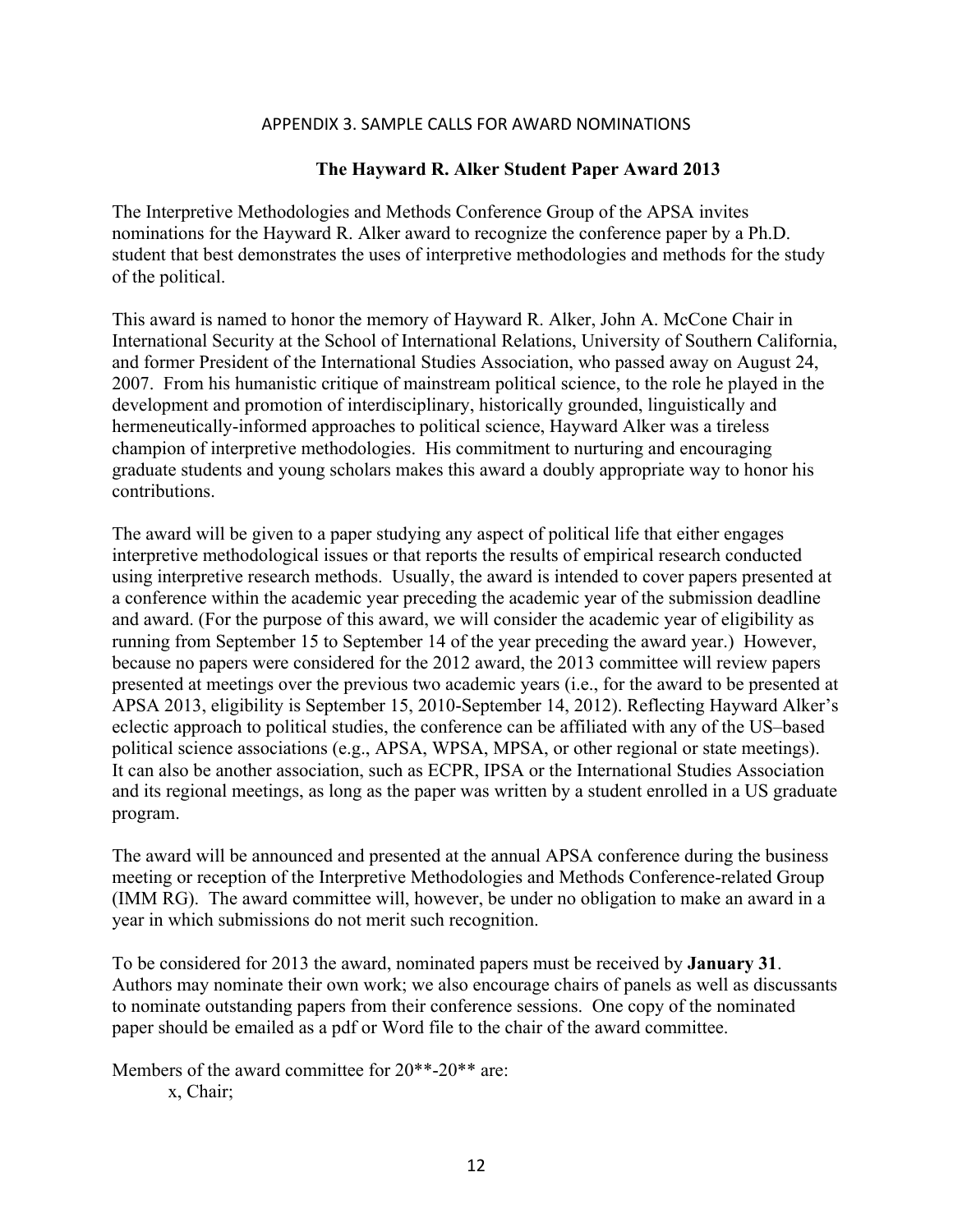y; and z.

For information on contributing to the funding of this award, please contact Dvora Yanow (dvora.yanow@wur.nl).

### **The Charles Taylor Book Award 2013**

The Interpretive Methodologies and Methods Conference Group of the APSA calls for nominations for the Charles Taylor Book Award for the best book in political science that employs or develops interpretive methodologies and methods.

This award is named in recognition of the contributions of Charles Taylor to the advancement of interpretive thinking in the political and social sciences. In his 1971 essay "Interpretation and the Sciences of Man," Taylor powerfully critiqued the aspiration to model the study of politics on the natural sciences, and he cogently explained how "interpretation is essential to explanation" in the human sciences. This essay, along with Taylor's "Philosophical Papers" and many other articles, book chapters, and volumes, have long been a source of inspiration for scholars seeking to develop and apply an interpretive approach to the study of politics.

The award will be given to a book exploring any aspect of political life that either engages interpretive methodological issues or that reports the results of empirical research conducted using interpretive research methods. We will consider books of two types. The book can engage these ideas philosophically, in keeping with much of Professor Taylor's work and the sense of 'methodology' as an expression and/or application of philosophical concerns, such as with ontological and epistemological issues. The book can also present empirical research, as long as it explicitly considers the methodological issues and concerns that arose in the conduct of the research. The book can be either a single- or multi-authored book or an edited volume.

The award will be announced and presented at the annual APSA conference during the business meeting or reception of the Interpretive Methodologies and Methods Conference-related Group (IMM RG). It will normally be given to books published in a two calendar year period prior to the year of the APSA meeting at which the award is presented; the book's copyright date will be treated as the year of publication. However, because no books were considered for a 2012 prize, **eligibility for 2013 will be extended to a three-calendar year period** (i.e., books copyrighted between 2010 and 2012 will be eligible for consideration for the award to be presented at the 2013 meeting). The award committee will, however, be under no obligation to make an award in a year in which submissions do not merit such recognition.

To be considered for the 2013 award, three copies of the nominated book must be received **by January 31**. Authors may nominate their own work; we will also accept nominations from readers and publishers. One copy of the nominated book should be sent to each member of the award committee.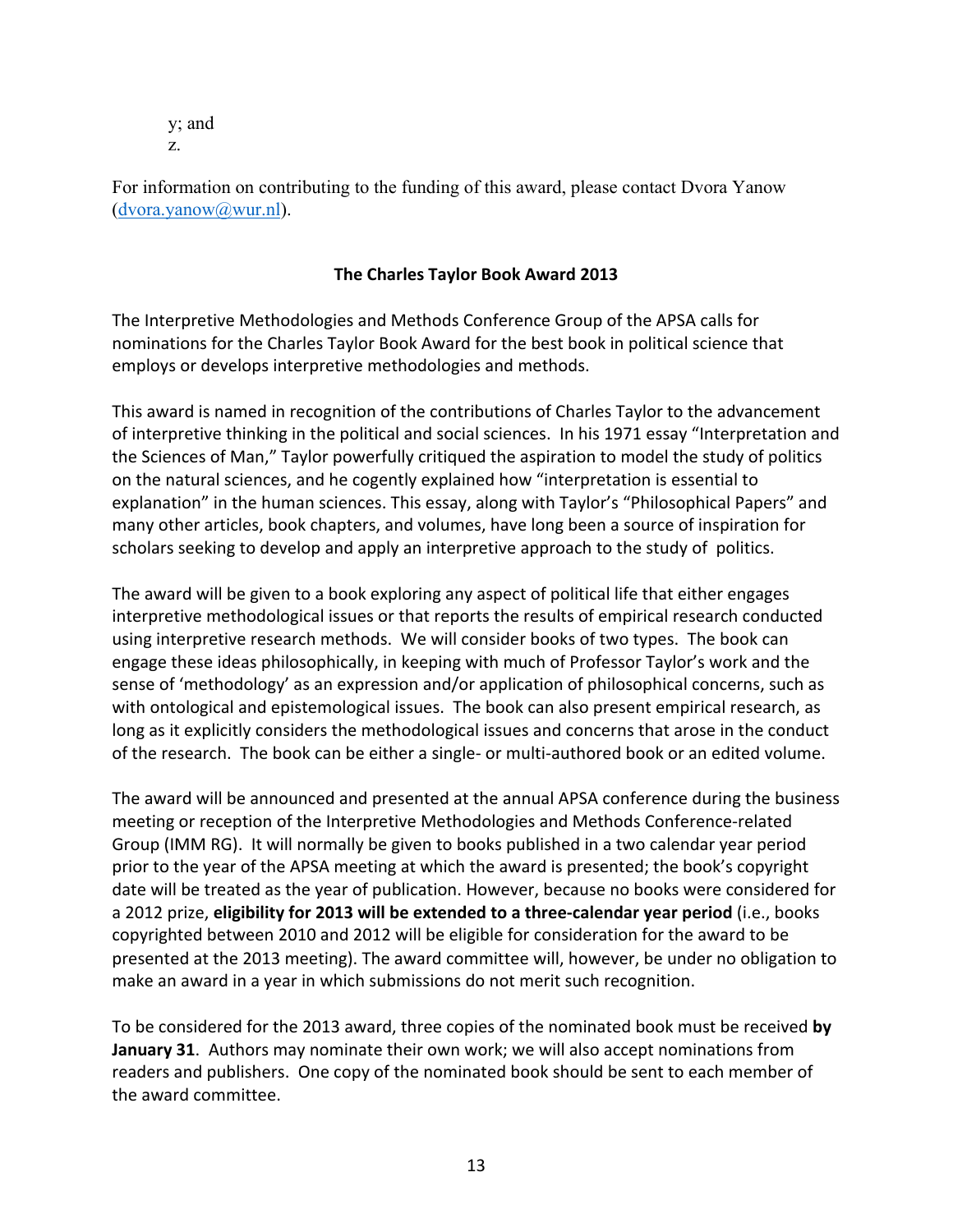Members of the award committee for 20\*\*-20\*\* are:

- chair;
- ; and
- $\bullet$  .

#### **Previous award winners:**

2014: Paul Amar 2013: Sharon Sliwinski, University of Western Ontario, *Human Rights in Camera* (University of Chicago Press, 2011). 2012: No books considered. 2011: No award presented. 2010: Michael Loriaux, Northwestern University, for *European Union and the Deconstruction of the Rhineland Frontier* (Cambridge University Press, 2008).

For information on contributing to the funding of this award, please contact Dvora Yanow (dvora.yanow@wur.nl )

### **Grain of Sand Award Call for Nominations 2013**

The Interpretive Methodologies and Methods Conference Group of the APSA calls for nominations for the 'Grain of Sand' Award, which honors a political scientist whose contributions to interpretive studies of the political, and, indeed, to the discipline itself, its ideas and its persons, have been longstanding and merit special recognition.

Drawing combined inspiration from the opening lines of William Blake's "Auguries of Innocence" and Wisława Szymborska's "View with a Grain of Sand" (excerpted below<sup>1</sup>), the Grain of Sand Award honors a scholar whose contributions demonstrate creative and sustained engagement with questions of enduring political importance from an interpretive perspective. Echoing Szymborska's "We call it a grain of sand," the award underscores the centrality of meaning making in both the constitution and study of the political; drawing on Blake's "To see a world in a grain of sand," the award honors the capacity of interpretive scholarship to embody and inspire imaginative theorizing, the intentional cultivation of new lines of sight through an expansion of literary and experiential resources, and the nourishing of a playfulness of mind so necessary to the vitality of social science.

The award will be announced and presented at the annual APSA conference during the business meeting or reception of the Interpretive Methodologies and Methods Conference-related

<sup>1</sup> Note: The poem texts are contained in Appendix 5. They should be included with the published Call for Nominations each year.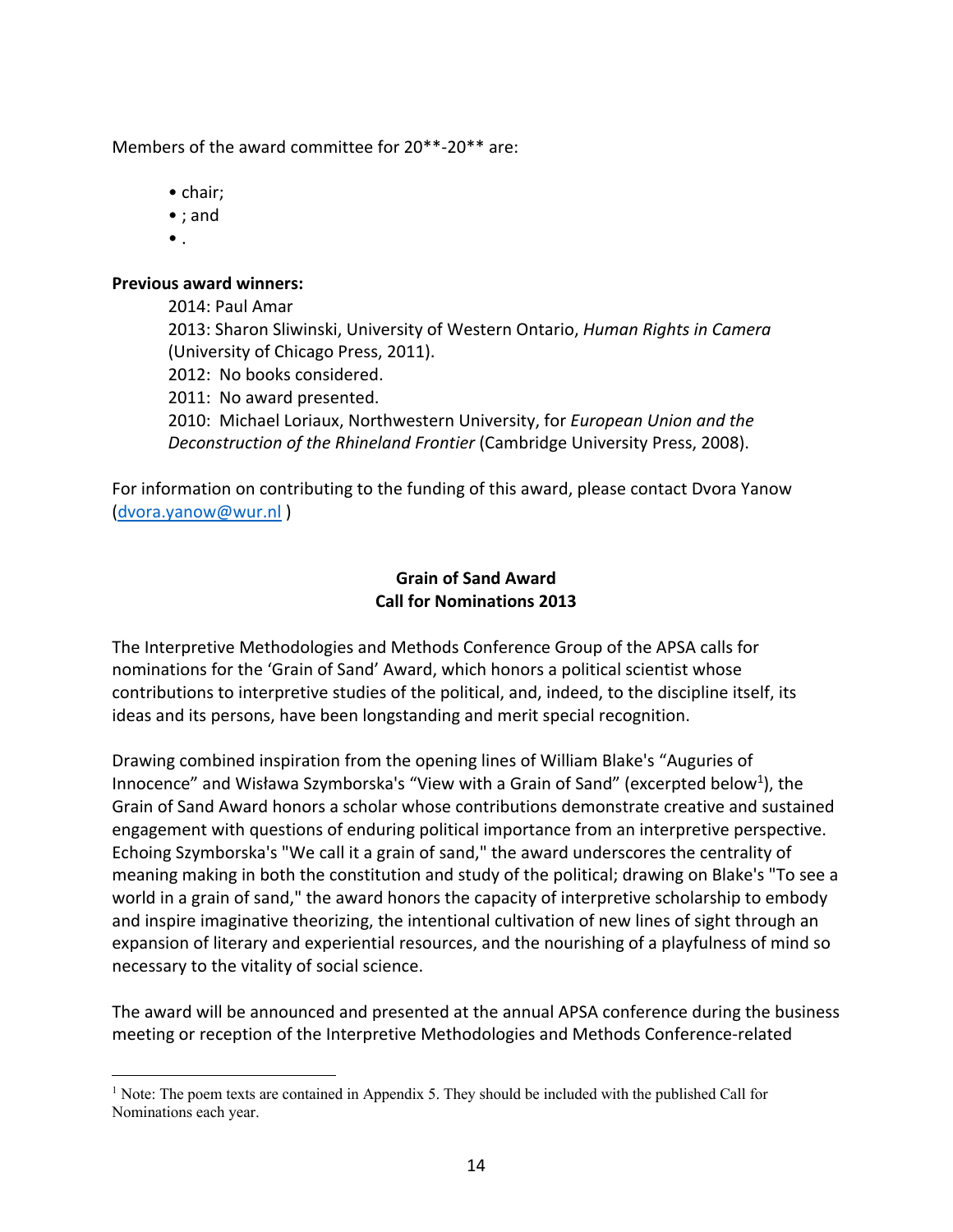Group (IMM RG). Each year's award committee will be determined at that meeting or shortly thereafter and will work together with the IMM RG's outgoing program chair(s). The award committee will, however, be under no obligation to make an award every year.

Nominations should include a copy of the nominee's curriculum vitae and a minimum of two supporting letters summarizing the nominee's contributions and explain the merit for this award. Please e-mail nomination materials (individually or as a unit) to the Chair of the IMM Group's Executive Committee, Jane Doe, (janedoe@noname.edu) no later than **March 1** of the award year.

Members of the award committee for 20\*\*-20\*\* are:

x, Chair; y; and z.

Previous award winners:

2014: Deborah Stone 2013: James Scott, Yale University 2012: No award given 2011: Anne Norton, University of Pennsylvania 2010: Raymond Duvall, University of Minnesota 2009: Lloyd Rudolph, Susanne Rudolph, emeriti, University of Chicago

For information on contributing to the funding of this award, please contact Dvora Yanow (dvora.yanow@wur.nl )

# **Routledge's Lee Ann Fujii Award for Innovation in the Interpretive Study of Political Violence**

# **Call for Nominations 2021**

Sponsored by Routledge and the Interpretive Methodologies and Methods (IMM) Conference Group of the American Political Science Association

## **Deadline for nominations/submissions: February 1, 2021 Scope/Eligibility (see below for detail)**: books, journal articles, and chapter-length publications

The Interpretive Methodologies and Methods (IMM) Conference Group of the American Political Science Association announces the second round of the biannual "Routledge's Lee Ann Fujii Award for Innovation in the Interpretive Study of Political Violence." The award, funded by Routledge/Taylor & Francis, is to be given to books, journal articles or book chapters, in recognition of the late Professor Fujii's contributions to that area of inquiry.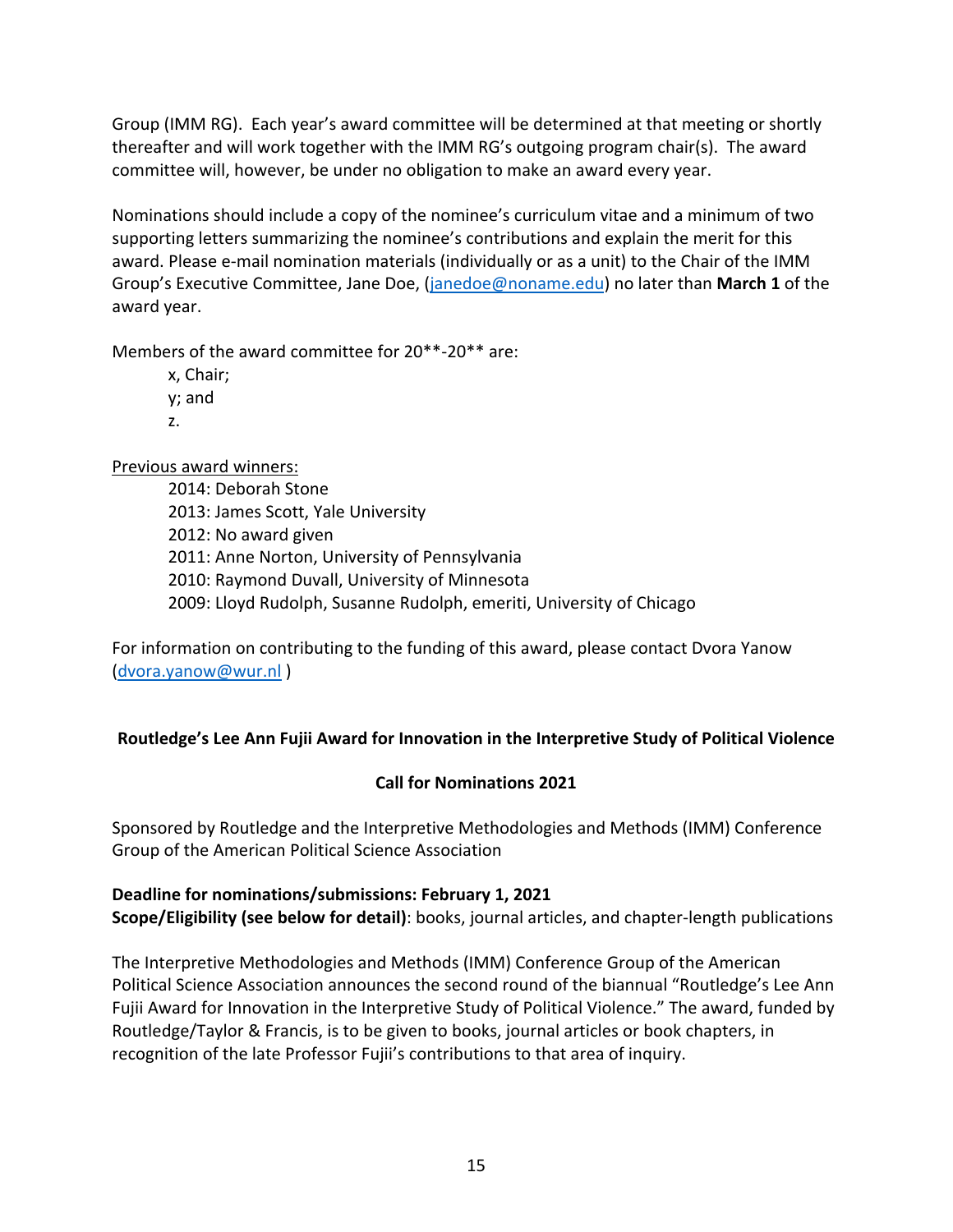Dr. Fujii, who died unexpectedly in March 2018, was Associate Professor of political science at the University of Toronto. Her main field of study was comparative politics, as an Africanist specializing in genocide studies and (post-)conflict settings. Recently, she had expanded her research agenda to include the historical conflicts in the former Yugoslavia and the U.S. south. In the course of her research, she developed a methodological expertise in interviewing.

The award honors her creative contributions to the study of political violence, including methods for doing such research. In her 2009 book *Killing Neighbors: Webs of Violence in Rwanda,* as well as in her posthumously forthcoming book *Show Time: The Logic and Power of Violent Display* and other writings, Dr. Fujii developed fresh ways to investigate, conceptualize, and explain political violence in places as diverse as Rwanda, Bosnia, and the United States.

Among her methodological contributions, three innovations stand out:

- 1. 1) her path-breaking relational approach to the production of lying and truth-telling in interviews (in "Shades of truth and lies: Interpreting testimonies of war and violence," *Journal of Peace Research* 47 (2): 231–241, 2010, and in her 2018 Routledge book on relational interviewing);
- 2. 2) the contributions of what she called "meta-data" in assessing the veracity of interview narratives (in "Five stories of accidental ethnography: Turning unplanned moments in the field into data," *Qualitative Research* 15 (4): 525–539, 2015); and
- 3. 3) her novel dramaturgical approach to analyzing political violence and its display (in "The puzzle of extra-lethal violence," *Perspectives on Politics* 11 (2): 410-426, 2013, and the forthcoming book).

This award recognizes published works that most innovatively study political violence from an

interpretive perspective, memorializing Dr. Fujii's approach to political research, especially as articulated in her recently published *Interviewing in Social Science Research: A Relational Approach* (Routledge/T&F 2018), the fifth volume in the Routledge Series in Interpretive Methods, and her overall contributions to interpretive research methods.

Two elements in the award title deserve explication. First, the term "interpretive" has developed under the influence of several key works in the so-called interpretive turn in the social sciences. What grounds the diverse methods of empirical research included under this umbrella is the intention to place human meaning-making at the center of the social science research endeavor. Being attuned to meaning-making involves a recognition of, and sensitivity to, the ambiguities of human experience, an idea that lies at the heart of Lee Ann Fujii's work. Researchers presuppose that meanings are negotiated and inter-subjectively constructed, and they often deliberately investigate efforts to promulgate or resist particular meanings, at the same time as they explore the variation of meanings across context. By studying the symbols, rituals, stories, and other artifacts through which actors make sense of their worlds, researchers seek to reveal the intricate, evolving connections between taken-for-granted understandings and human activities and practices. Moreover, an interpretive perspective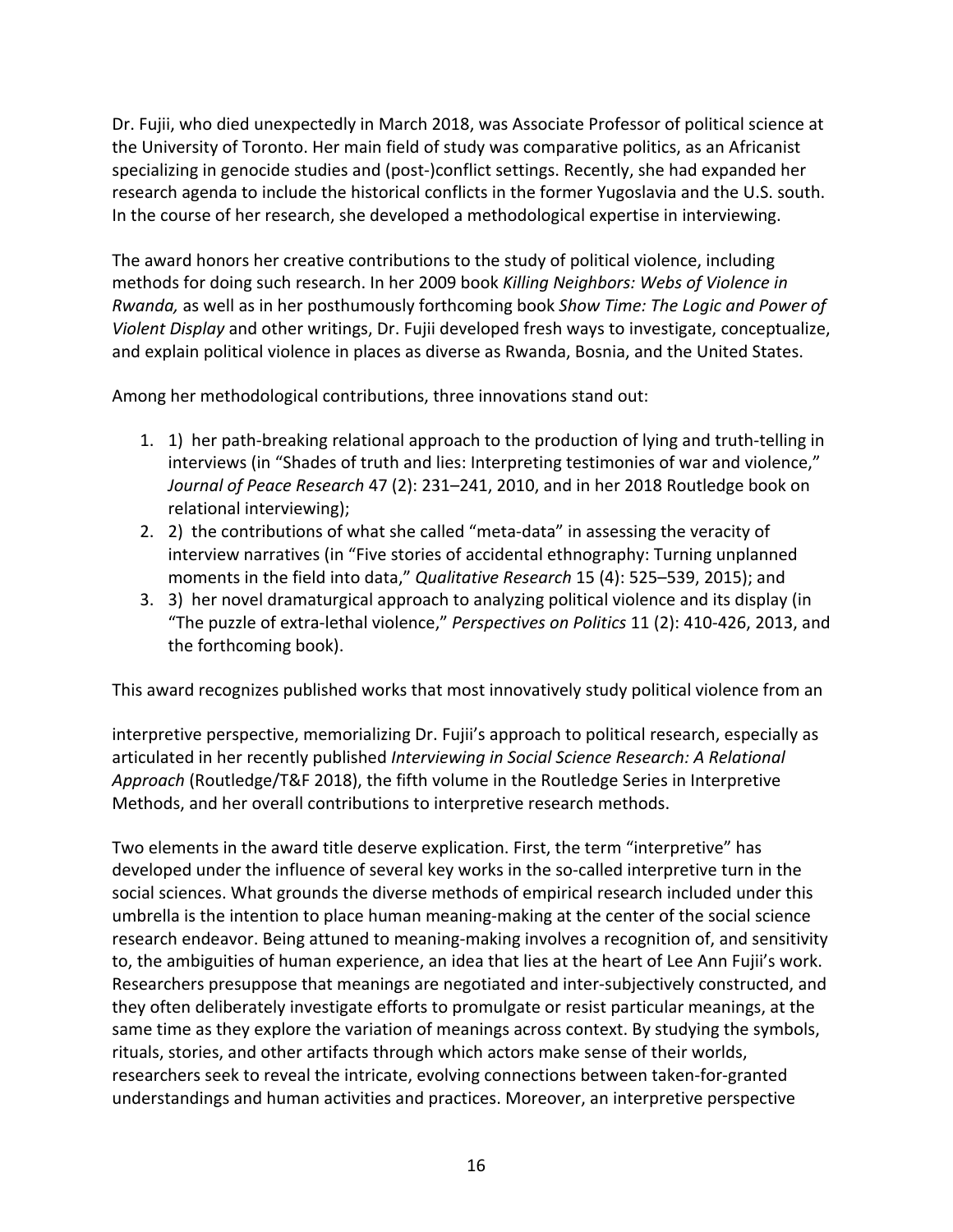maintains a sensitivity to the forms of the data. Interpretive researchers conceive of evidence broadly and do not elevate any one form or genre as superior to another.

Second, in line with Dr. Fujii's own efforts both to expose more hidden and systemic types of harm (racial and gender discrimination, in particular), as well as to understand what drives people to kill, the nominated work may take any type of political violence, broadly construed, as its concern. The violence might be direct and physical; it might be entrenched and structural, inflicting various forms of harm based on race, gender, class, economic, and other inequalities; it might be cultural and symbolic, serving to justify, normalize, or naturalize harm or injustice. This award understands political violence to include not only violence between states (the traditional understanding of war and its aftermath) and between factions within a state, such as in civil wars, but also the ongoing "wars" against terrorism, possibly also against drug abuse, and also, significantly, domestic and sexual violence. Research on inter-state and civil wars has shown how that violence can be, and often is, intertwined with sexual violence. The use of rape to terrorize a population, for example, was particularly strong in the Yugoslavian (Serbian-Croatian) wars, one of Professor Fujii's areas of research. And then there is the sort of political violence committed by the guards at Abu Ghraib, a topic other political scientists have taken up.

Bringing both of these elements together, and in keeping with IMM's focus and that of the Routledge Series on Interpretive Methods, in which her 2018 book was published, the award will recognize works that not only report on findings, but which engage the methodological entailments and/or methods challenges of studies of political violence, broadly construed. Consideration will be given to interviewing, as in Dr. Fujii's research, but also to other methods.

The award committee will consider not only books and journal articles, but also chapter-length

publications. In addition to considering chapters from edited books, eligibility will also extend to chapters from monographs that do not focus on political violence as a whole, but which include an outstanding and innovative methodological chapter (including, e.g., methodological appendices) whose arguments could be applied to the study of violence.

# Eligibility years and submissions

The award is to be made every other year and presented at the annual American Political Science Association (APSA) conference during the business meeting or reception of the Interpretive Methodologies and Methods Conference Group. The nominated work should have been published during the two calendar years prior to the year of the APSA meeting at which the award would be presented (i.e., 2019-2020 for the 2021 award). In the case of a journal article, eligibility is determined by the date of initial publication (the date of the journal issue in which the article appears or its online publication date). In the case of a book chapter, eligibility is based on the book's copyright date. The award committee is not obligated to make an award in any given round.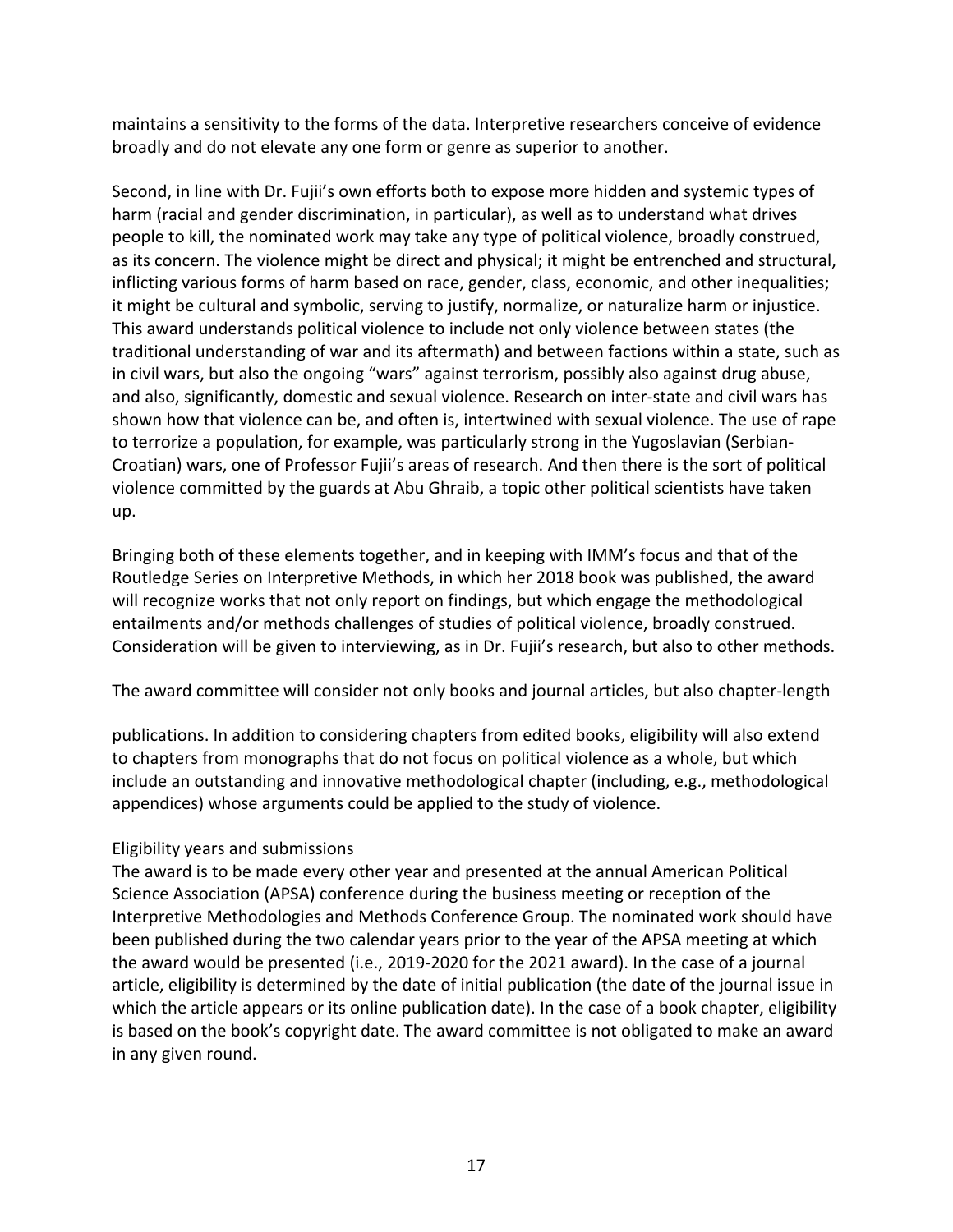People nominating works for the award—they may be self-nominated—should submit a statement along with the submitted work explaining how it fits the domain of the award. One copy of a nominated book should be posted to each member of the award committee; please email the committee chair to let her/him know that it is being submitted. One copy of a book chapter or article should either be posted or emailed to each committee member. If sent by mail, please notify the committee chair that it is en route.

#### **Award Committee for the 2021 award**

Cecelia Lynch, Chair Professor, Political Science University of California, Irvine 3151 Social Science Plaza Irvine, CA 92697 clynch@uci.edu

Frederic Charles Schaffer

Professor of Political Science University of Massachusetts, Amherst Thompson Hall, 200 Hicks Way Amherst, MA 01003 USA schaffer@polsci.umass.edu

Robin Turner Associate Professor of Political Science Butler University 4600 Sunset Drive Indianapolis, IN 46208 USA Rlturne1@butler.edu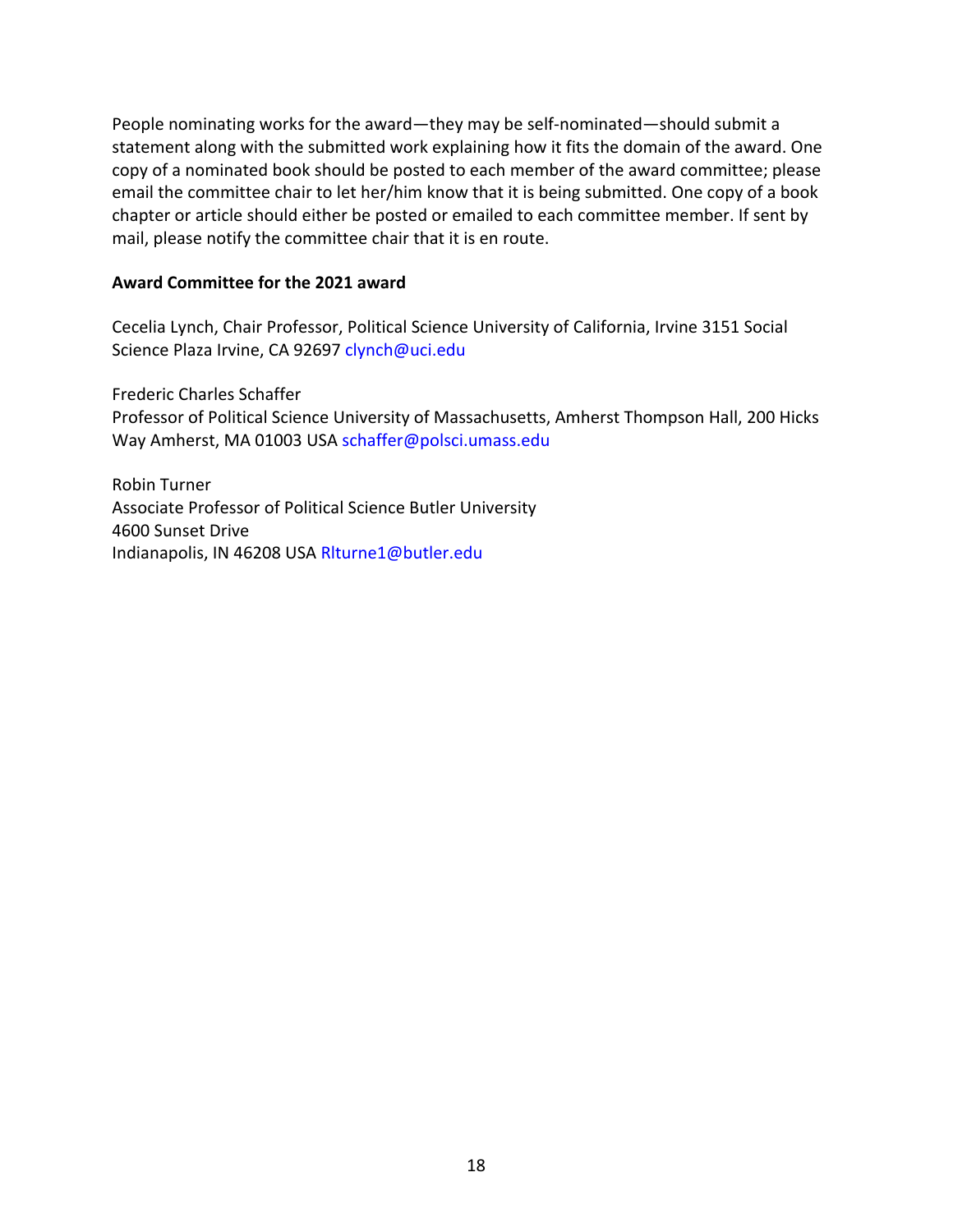#### APPENDIX 4. SAMPLE AWARD CITATIONS

Hayward Alker Best Paper Award, 2011.Konstantin Kilibarda's "Clearing Space: An Anatomy of Urban Renewal, Social Cleansing and Everyday Life in a Belgrade *Mahala*" is a theoretically sophisticated examination of politics in hard-to-see spaces. Training his lens on the Roma of the Gazela Bridge in Belgrade, Kilibarda lays bare the process by which a translocal embrace of neoliberal economics marks the Roma for displacement to make way for better transport links. The paper is thoroughly researched: using textual and other evidence, Kilibarda produces a powerful analysis of the discourse of both transnational and local institutions—how they construct the Roma as "passive, defeatist" objects in need of the social improvement policies sponsored by these institutions. At the same time, he reconstructs the voice of the Roma themselves through texts like hip hop lyrics and press conference transcripts. Lucidly written, the paper showcases the best features of interpretive research—problematizing what otherwise might seem unproblematic, laying bare multiple layers of power relations and their disconcerting consequences, and showing that the outcome only "makes sense" when one considers some very intensely political practices of meaning-making.

For these reasons, we are honored to award Konstantin Kilibarda the 2011 Hayward R. Alker Student Paper Award.

Charles Taylor Book Award, 2010. The committee deemed *European Union and the Deconstruction of the Rhineland Frontier*, nominated by Nick Onuf, to be a first-rate scholarly work with a magisterial temporal, archival, and conceptual scope, breaking new ground as a work of interpretive analysis with a highly original thesis that illuminates the historical and discursive interplay among critical geography, identities, and the legitimacy of governing structures. We are confident that your book will be read and assigned for years to come, and are extremely pleased to award it the first Taylor Prize.

#### Lee Ann Fujii Award for Innovation in the Interpretive Study of Political Violence, 2019.

Sponsored by Routledge/Taylor & Francis Group and the Interpretive Methodologies and Methods (IMM) Conference Group of the American Political Science Association

The Interpretive Methodologies and Methods Conference Group @ APSA is delighted to present the 2019 Lee Ann Fujii Award for published works that most innovatively study political violence from an interpretive perspective, to:

**Jana Krause** (University of Amsterdam), for her book

## *Resilient Communities: Non-Violence and Civilian Agency in Communal War* **(Cambridge University Press, 2018).**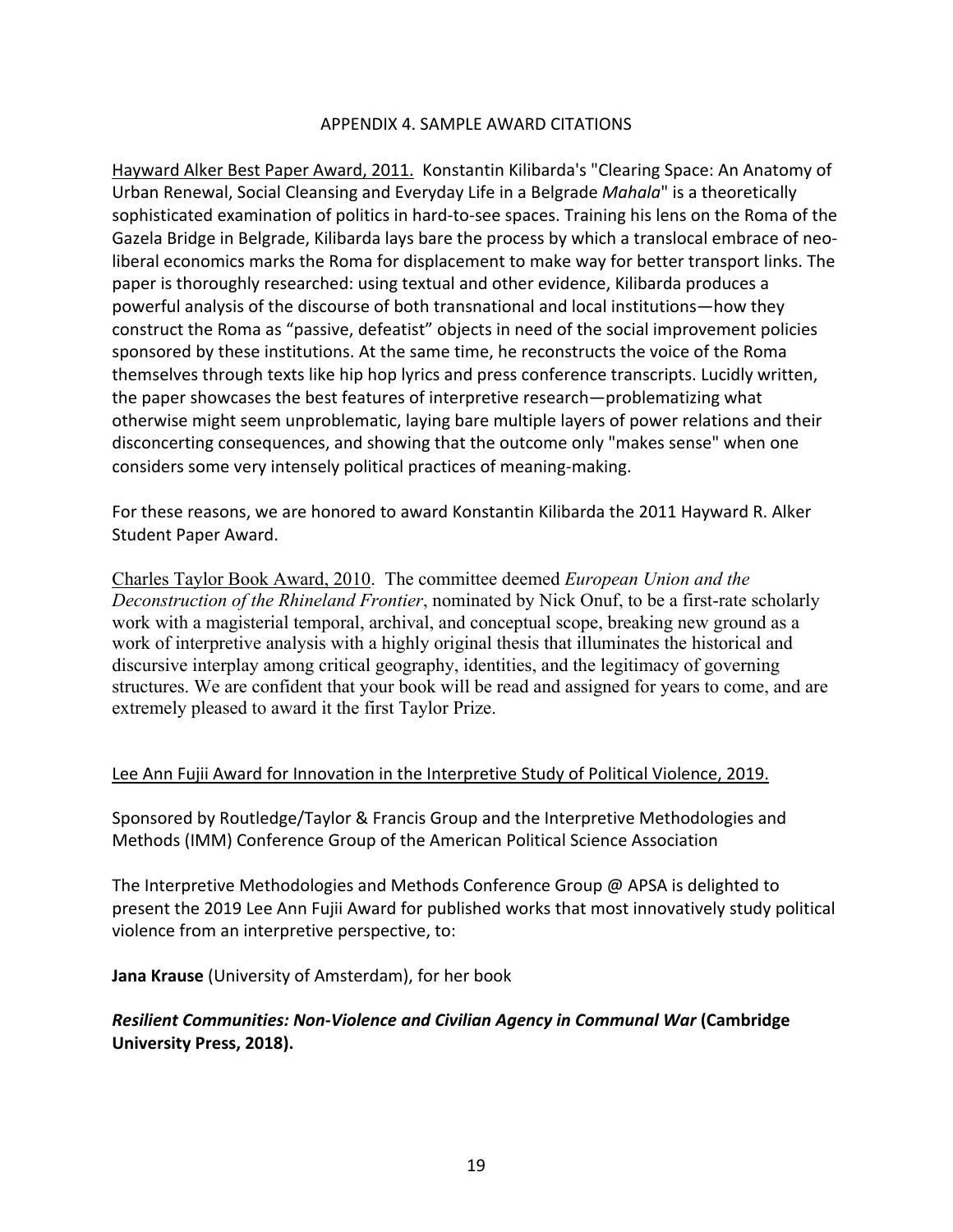In this meticulously researched and theoretically sophisticated work, Professor Jana Krause explores key factors that contribute to the escalation of communal violence to the threshold of civil war and contrasts them with forces that succeed in preventing such escalation. Through detailed field research on religiously based communal violence in Indonesia and Nigeria, Professor Krause unpacks complex layers of ethnic, religious, partisan, economic, and political grievances among groups coexisting in rural and urban areas that have been besieged by riots, massacres, and organized conflict that persist over decades. In an exemplary interpretive design for comparative research, Krause analyzes "natural experiments" in both nations examining adjacent communities that are subject to parallel social, economic, and political cleavages but are distinguished by the fact that one community succumbed to sustained communal violence, while the other did not.

Probing the factors that contribute to such markedly different outcomes is particularly difficult in conflict zones—"environments where for every violent incident often at least two distinct narratives exist." During 17 months of field work over a five-year period, Professor Krause employed multiple qualitative methods (interviews, focus groups, "accidental ethnography") to probe the memories of community members whose lives had been systematically transformed through trauma. Conducting 125 interviews with 98 individuals (academics, journalists, government officials, religious leaders, NGO staff, former militia members, neighborhood organizers, survivors, and family members of combatants), she probed fragile memories and explored how these were woven into communal narratives that provided accounts of mass violence or its aversion. Through her detailed conversations, she sought to understand both how local communities made sense of violence and how they negotiated ongoing ethnic and religious animosities before, during, and after the cessation of violence. By comparing contradictory accounts and sifting evidence provided by multiple participants, she analyzed patterns of violence to distinguish whether such violence took place in the form of pogroms or two-sided battles; whether violence was perpetrated primarily by armed civilian supporters of political groups or organized communal militias; whether clashes took place in urban and/or in rural areas, and how these clashes interlinked; and whether and how the state was complicit in the organization of violence.

By listening carefully to her interlocutors and sifting through the fragmentary evidence they provided, Professor Krause identified powerful grounds for rejecting a host of received views about communal conflict, civilian agency, and zones of peace. Rather than blaming communal violence on colonialism, outside agitators, or political elites who mobilize ethnic and religious hatreds for their own purposes, Professor Krause carefully traces the political mobilization of "everyday violence networks" (thugs, vigilantes, gangs) and their alignment with political and religious actors at local, regional, national, and transnational levels. Through her interview evidence, she shows how social identities are polarized through rumors as well as direct and indirect experiences of violence and how that traumatization renders civilians more vulnerable to conflict narratives and more likely to support armed groups for self-protection and revenge.

Professor Krause also traces how young men, who suffer severe economic marginalization, are transformed from mobile gangs to militias deployed to protect their communities and to exact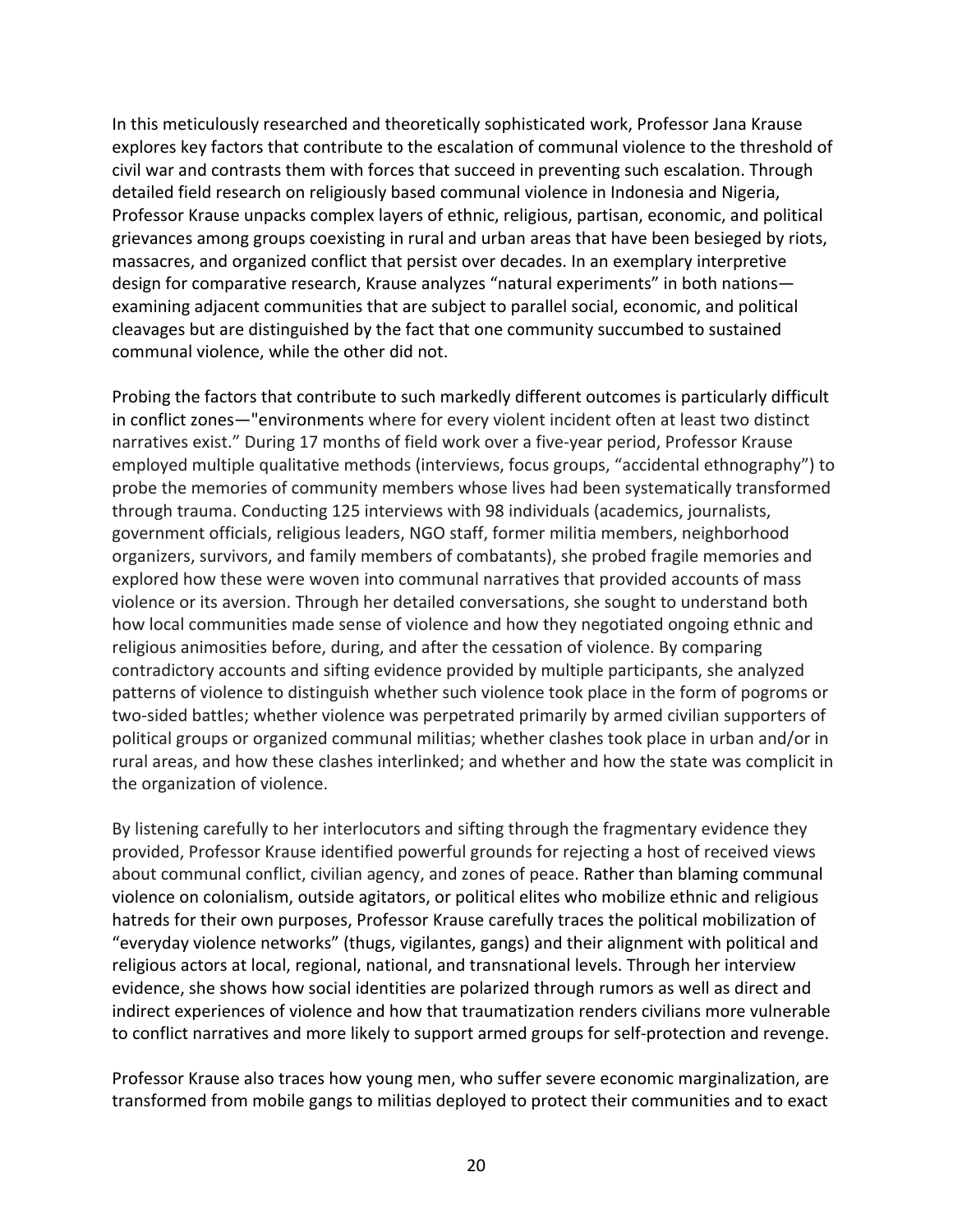revenge for harms inflicted, resulting in massive militarization of local orders in the context of weak security forces and a retreat of the state. By contrast, non-escalation results from "three interlinking and path-dependent social processes": depolarization of inter-group relations and rejection of narratives of religious conflict; community leaders and residents who construct and circulate an alternative, inclusive social identity (e.g., "the people of Wayame" or "the people of Dadin Kowa," "Indonesians" or "Nigerians") that trumps ethnic and religious identification; and intensive collective action to *persuade* potential fighters not to attack. She notes that this persuasion relies on much more than rhetoric. Local leaders may resort to violent means, such as repression, physical punishment, and expulsion of violence instigators to insulate the community from escalation of violence. Refuting the notion that communities that avoid communal violence are havens of tolerance or zones of peace, Professor Krause demonstrates how civilian agency is forged in the midst of fear, anxiety, and animosity as diverse groups come together to adapt to changing circumstances marked by internal and external threats, yet, devise concrete mechanisms to resist the politics of hate.

### **Award Committee**

**Kristen Monroe, Chair** (Chancellor's Distinguished Professor of Political Science, University of California, Irvine)

**Mary Hawkesworth** (Distinguished Professor of Political Science and Women's and Gender Studies, Rutgers University)

**Timothy Longman** (Associate Professor of Political Science and International Relations, and Director, CURA: Institute on Culture, Religion, and World Affairs, Boston University)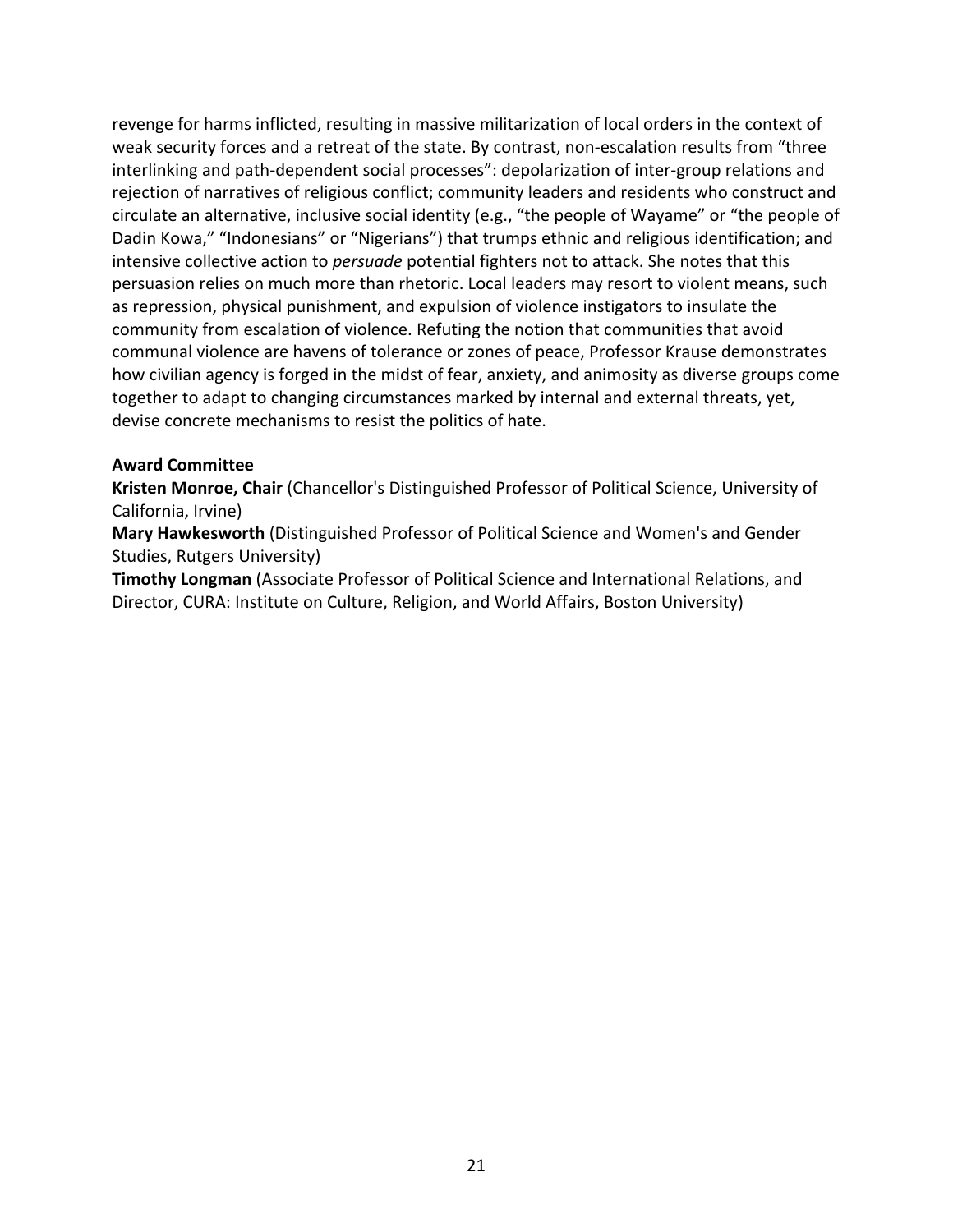# APPENDIX 5. POEMS INSPIRING THE GRAIN OF SAND AWARD (to be included with the Call for Nominations)

| View with a grain of sand                                                                                                                                                                                                                                                 | <b>Auguries of Innocence</b>       |
|---------------------------------------------------------------------------------------------------------------------------------------------------------------------------------------------------------------------------------------------------------------------------|------------------------------------|
| -- Wisława Szymborska                                                                                                                                                                                                                                                     | -- William Blake                   |
| We call it a grain of sand,                                                                                                                                                                                                                                               | To see a world in a grain of sand, |
| but it calls itself neither grain nor                                                                                                                                                                                                                                     | And a heaven in a wild flower,     |
| sand.                                                                                                                                                                                                                                                                     | Hold infinity in the palm of your  |
| It does just fine without a name,                                                                                                                                                                                                                                         | hand,                              |
| whether general, particular,                                                                                                                                                                                                                                              | And eternity in an hour.           |
| permanent, passing, incorrect, or apt.                                                                                                                                                                                                                                    | $\ddotsc$                          |
| Our glance, our touch mean nothing to                                                                                                                                                                                                                                     | We are led to believe a lie        |
| it.                                                                                                                                                                                                                                                                       | When we see not thro' the eye,     |
| It doesn't feel itself seen and touched.                                                                                                                                                                                                                                  | $\ddotsc$                          |
| And that it fell on the windowsill                                                                                                                                                                                                                                        | But does a human form display      |
| is only our experience, not its.                                                                                                                                                                                                                                          | To those who dwell in realms of    |
| The window has a wonderful view of a<br>lake,<br>but the view doesn't view itself.                                                                                                                                                                                        | day.                               |
| The lake's floor exits floorlessly,<br>and its shore exists shorelessly.<br>Its water feels itself neither wet nor<br>dry<br>and its waves to themselves are<br>neither singular or plural.<br>They splash deaf to their own noise<br>on pebbles neither large nor small. |                                    |
| And all this beneath a sky by nature<br>skyless<br>in which the sun sets without setting<br>at all<br>and hides without hiding behind an<br>unminding cloud.<br>$\cdots$<br>A second passes.                                                                              |                                    |